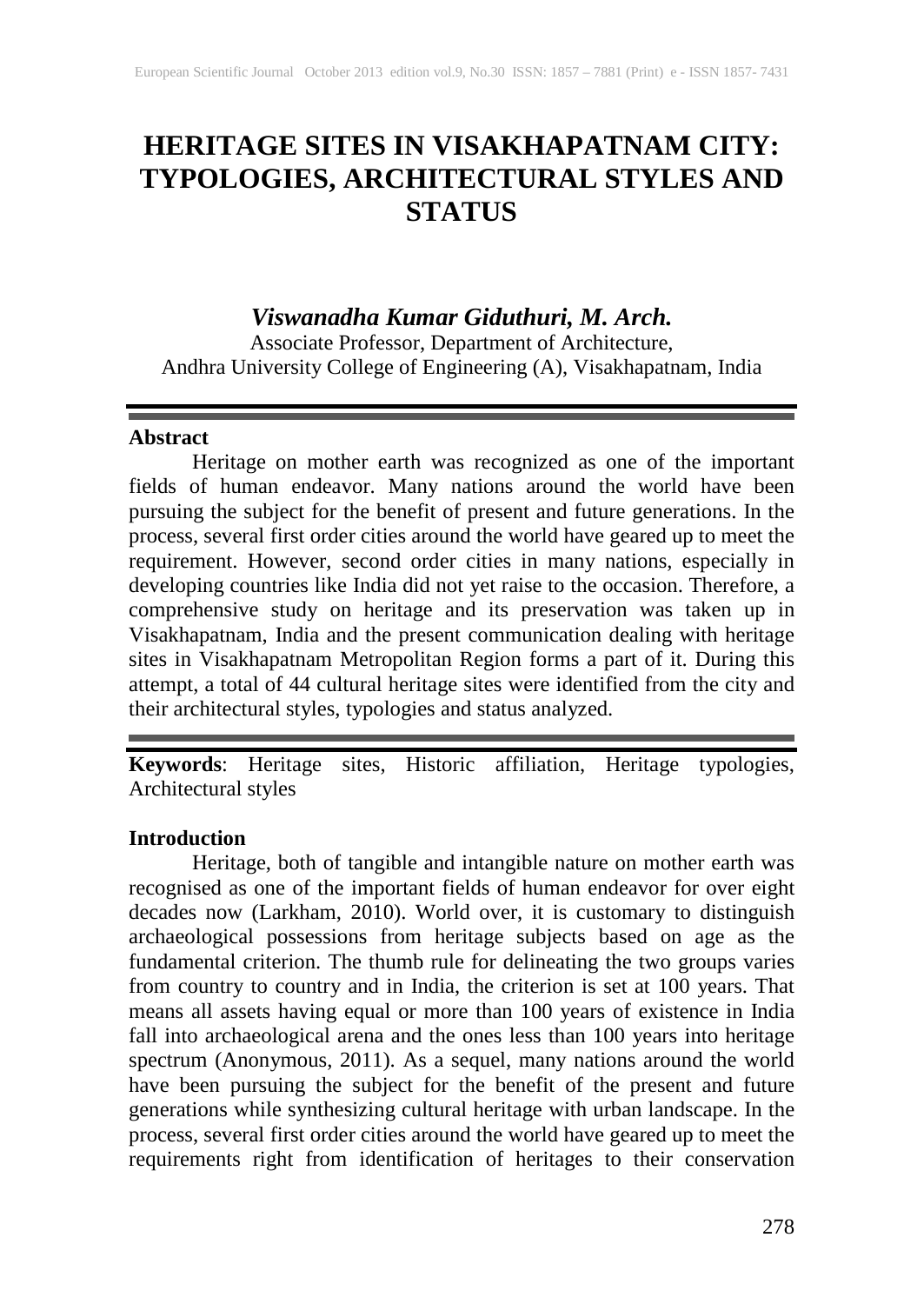utilizing state-of-the-art technologies. However, second order cities and towns in many nations, especially in developing countries like India did not yet raise to the occasion. Given this scenario, a comprehensive study on heritage sites and their preservation was taken up in Visakhapatnam city lying along the east coast of Andhra Pradesh in India as no such effort has ever been made so far.

A number of works of recent origin in the line include inventory and description of several heritages from many geographical entities around the world. For example, while assessing the effect of tourism on culture and environment in Luang Prabang in Bangkok, UNESCO (2004) described three cultural, two built and one natural heritages. UNESCO (2005) stated that thirty-five out of a total of 788 world heritage properties were in danger as of 2004 and illustrated seven cases from among them. Buckley (2007) gave an account of twenty-five built heritages during an inventory meant for the preservation of historical places in Lethbridge City of Canada. The City of Hamilton, Canada possesses to 241 individual designated heritage properties in addition to seven heritage conservation districts (Anonymous, 2008a). Textual and photographic records of important built properties were produced by Stewart *et al*. (2008) during heritage resources inventory in the Caledon town of Canada. The Welsh Historic Environment Position Statement 2007 referred to the presence of 29894 listed buildings, 3994 scheduled ancient monuments, six designated historical wrecks and 482 conservation areas in Wales of United Kingdom (Anonymous, 2008b). Twenty built heritage features and three cultural landscapes were identified from the 'Area of Continued Analysis' in Canada as a part of impact assessment of the Detroit River International Crossing (Anonymous, 2008c). Guidelines on inventory and documentation of cultural heritage were prepared by Bold and Kovacec (2009).

A list of six built heritages and two cultural landscapes was prepared during an assessment report for Light Rail Vehicle Fleet Maintenance and Storage Facility for Toronto city in Canada (Anonymous, 2010a). Anonymous (2010b) described twenty-six built and fifteen landscape resources from seven townships during the preparation of an assessment report for GO Service Extension to the Niagara Peninsula in Canada. Bailey (2011) reiterated that generating new knowledge about built heritage through survey and recording is one of the key factors in developing "Research Strategy 2010 to 2015" for Royal Commission on Ancient and Historical Monuments of Scotland. While updating the status of built heritage inventory in Whitchurch-Stouffville Town, Kerr (2011) made a mention of 370 properties. Harun (2011) reported that as on 2009, Malaysia has listed 173 cultural heritages under section sixty-seven of the National Heritage Act 2005. Forty-four cultural and ten natural heritages from six regions were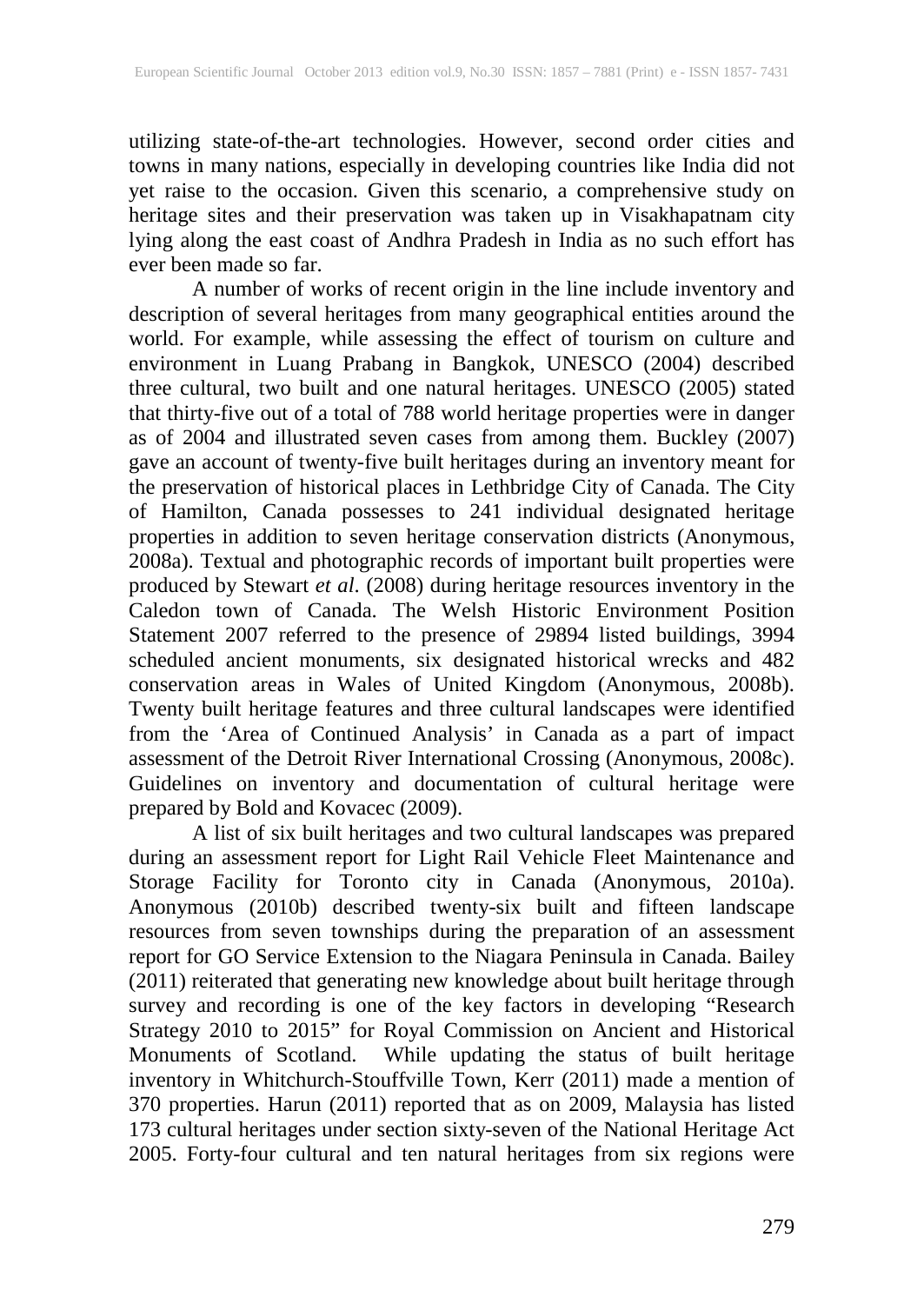documented from the City of Kawartha Lakes in Canada during the preparation of a policy paper (Dillion, 2012).

Hyderabad Metropolitan Development Authority in Andhra Pradesh State has notified 151 buildings and 30 precincts as the chief heritages as on 2010 in Hyderabad (Rajamani, 2010). Ravindran (2010) reported that 174 monuments in Delhi are being taken care by Archaeological Survey of India (ASI), 254 by State Department of Archaeology while Indian National Trust for Art and Cultural Heritage (INTACH) listed 1204 monuments. The last category of heritages are attended to by New Delhi Municipal Council, Municipal Council of Delhi, National Capital Territory, Cantonment Board and Delhi Development Authority (Mishra, 2009).

Andhra Pradesh is fourth largest (275,069 km²) and fifth populous (84.66 million) state in India. The state has second longest (972 km) coastline and possesses half a dozen gateways of international trade. National metropolises, Delhi, Mumbai, Kolkata, Chennai and Bengaluru are well within the reach of the state. The state has a few emerging economic centers of national importance, one of them being Visakhapatnam city in Visakhapatnam Metropolitan Region (VMR) under the jurisdiction of Visakhapatnam Urban Development Authority (VUDA).

#### *Visakhapatnam Metropolitan Region*

Visakhapatnam Metropolitan Region (VMR), represented mostly by coastal plains within 75m of altitude between  $17^{\circ}30'15''$  to  $18^{\circ}11'15''$  N and 83°28′12″ to 82°57′37″ E, is situated midway between Kolkata in the north and Chennai in the south on the east coast of India. The region encompasses 292 settlements and 4 major urban centers, namely, Visakhapatnam (the principal city), Anakapalle and Bheemunipatnam in Visakhapatnam District and the District Headquarters Vizianagaram in the District by the same name (VUDA, 2007). The total geographical area of VMR is  $1721 \text{ km}^2$ , of which 1418  $km<sup>2</sup>$  falls into Visakhapatnam District and 303  $km<sup>2</sup>$  into Vizianagaram District (Fig. 1).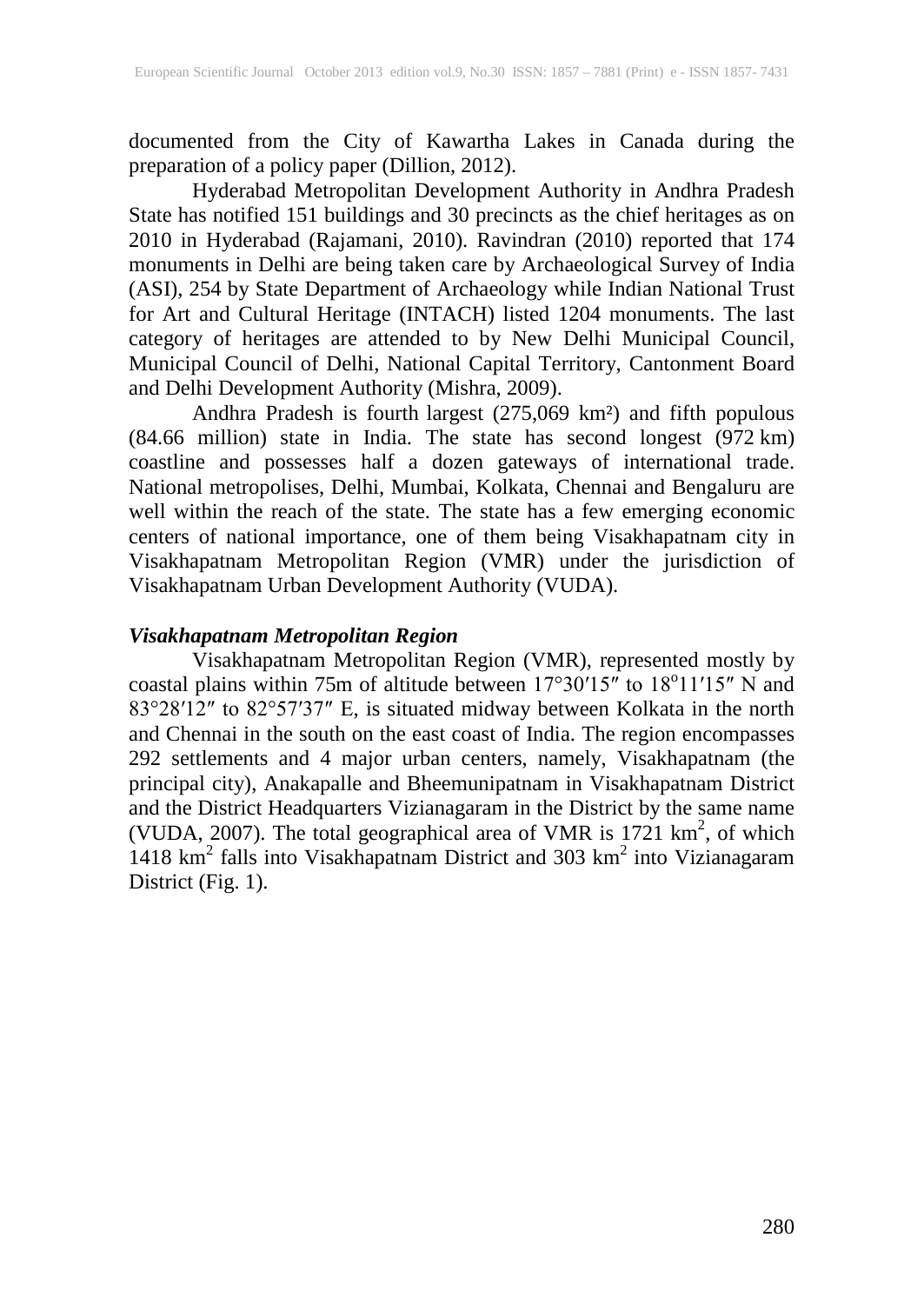

**Fig. 1: Major historical agglomerations in Visakhapatnam Metropolitan Region**

#### *Visakhapatnam City*

Visakhapatnam (17°41′N and 83°13′E), usually referred to as the 'City of destiny' or 'Goa of the East Coast', is situated midway between Kolkata (879 km) in the north and Chennai (762 km) in the south (*loc. cit.*) (Fig. 4). The city with an undulating terrain culminating here and there into hillocks/ hills was a small fishing village shortly referred to as 'Vizag' that started gaining prominence since British era as an alternative port town to Bheemunipatnam. Now well developed, this is the only natural harbor on the east coast of India (2688 km) (Srinath *et al*., 2006). Of late, Visakhapatnam port is emerging as one of the largest ports in the country accounting for 67.41 million tons of cargo movement during 2011-12 (Businessline, 2012) besides being one of the Asia's promising major ports. The city has a coastline of 12 km with the seafront providing a number of recreational areas besides vivid built environment. The city well connected by road, rail and airways with all national metropolises and several A-Class cities in the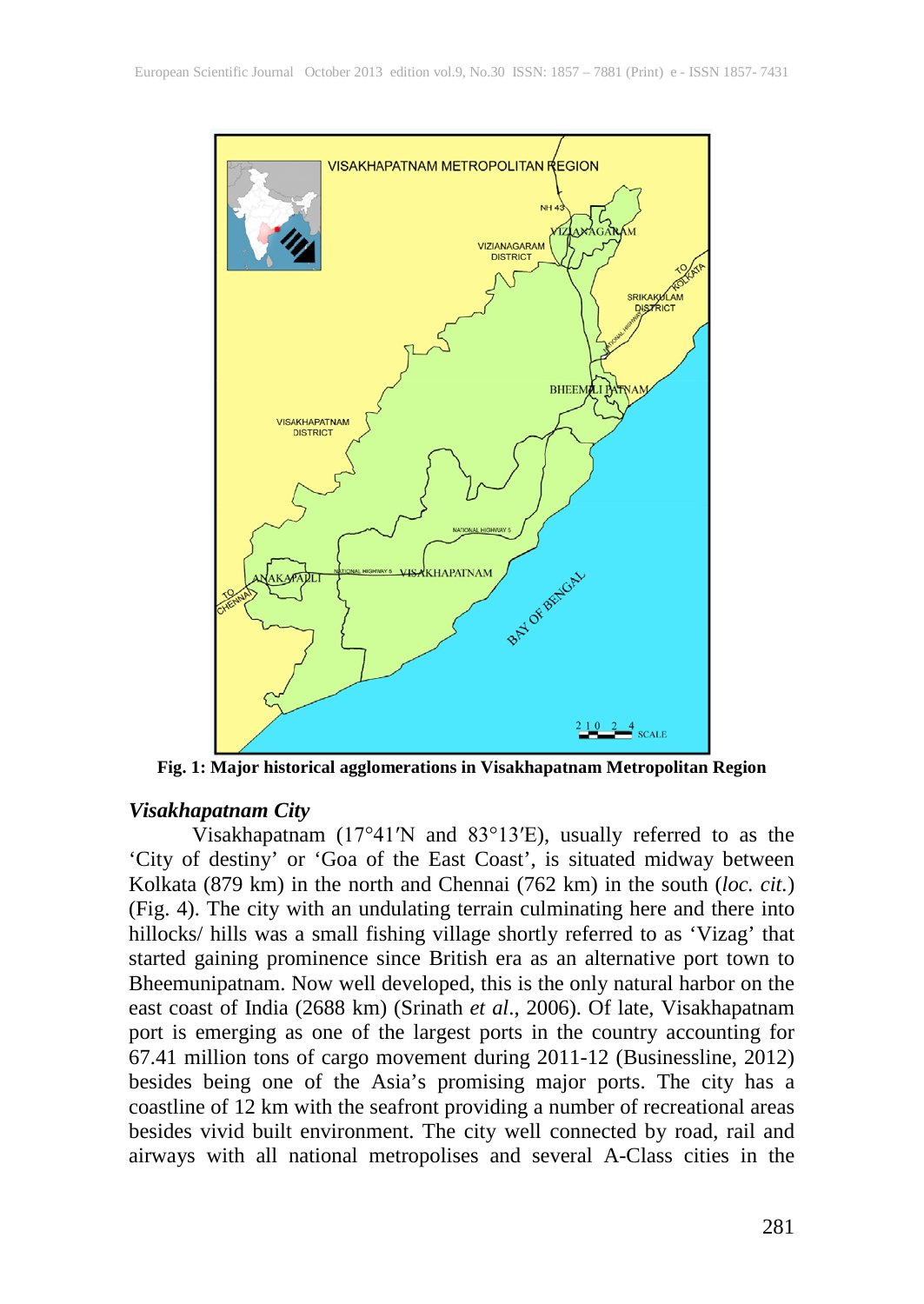country is a good industrial hub, 710 km away from the state capital Hyderabad.

Prof. Patrick Geddes (1854-1932), a Scottish biologist known for his innovative urban planning and education, during his visit to the place in the early 20<sup>th</sup> century observed that general town plan of 'Old Vizagapatam' strikingly resembles that of New Amsterdam (the present New York) (Rao, 1925).

### *Master Plan (s)*

Between 1986-1989, VUDA have for the first time envisaged a Master Plan for 15 years from 1986 to 2001 for VMR although, no attention had been paid to the heritage sites in the region.

This plan, however, had turned defunct by 2001 without much achievement of the perceived objectives. Further, as the VMR had been experiencing tremendous development due to mega projects such as Gangavaram Port, Industrial Park, Simhadri Power Plant, Information Technology Park, Apparel Park, National Highway widening, Tourism Development, Visakhapatnam-Kakinada Petro Chemicals and Petroleum Corridor; VUDA had prepared a Revised Master Plan for Visakhapatnam Metropolitan Region-2021 (RMPVMR-2021) (VUDA, 2007).

The new plan mapped a reasonable number of heritages in Visakhapatnam city further to the preparation of an exclusive map depicting ancient Hindu and Buddhist precincts. The plan also laid down regulations for the effective conservation of all nominated heritages and suggested VUDA to constitute a heritage conservation committee to take care of heritage programmes in the region.

## **Methodology**

As the map of heritage sites of Visakhapatnam city contained in RMPVMR-2021 is not full-fledged and did not indicate any detail of the sites, physical surveys were conducted in and around the city and important resources identified based on the following methodologies.

#### *Identification of historical structures*

Extensive information was collected from diverse sources such as ASI, Department of Archaeology and Museums of Government of Andhra Pradesh (GoAP), Master Plans of the study area, Documents of history and Andhra Pradesh Tourism Development Corporation's tourist guide to identify various historical structures pertaining to the period 200BC-1947AD in Visakhapatnam city (Rao, 1925; VUDA, 1996, 2007; http://asi.nic.in/asi\_ monu\_alphalist\_andhra.asp; http://aparchaeologymuseum.com/wp-content/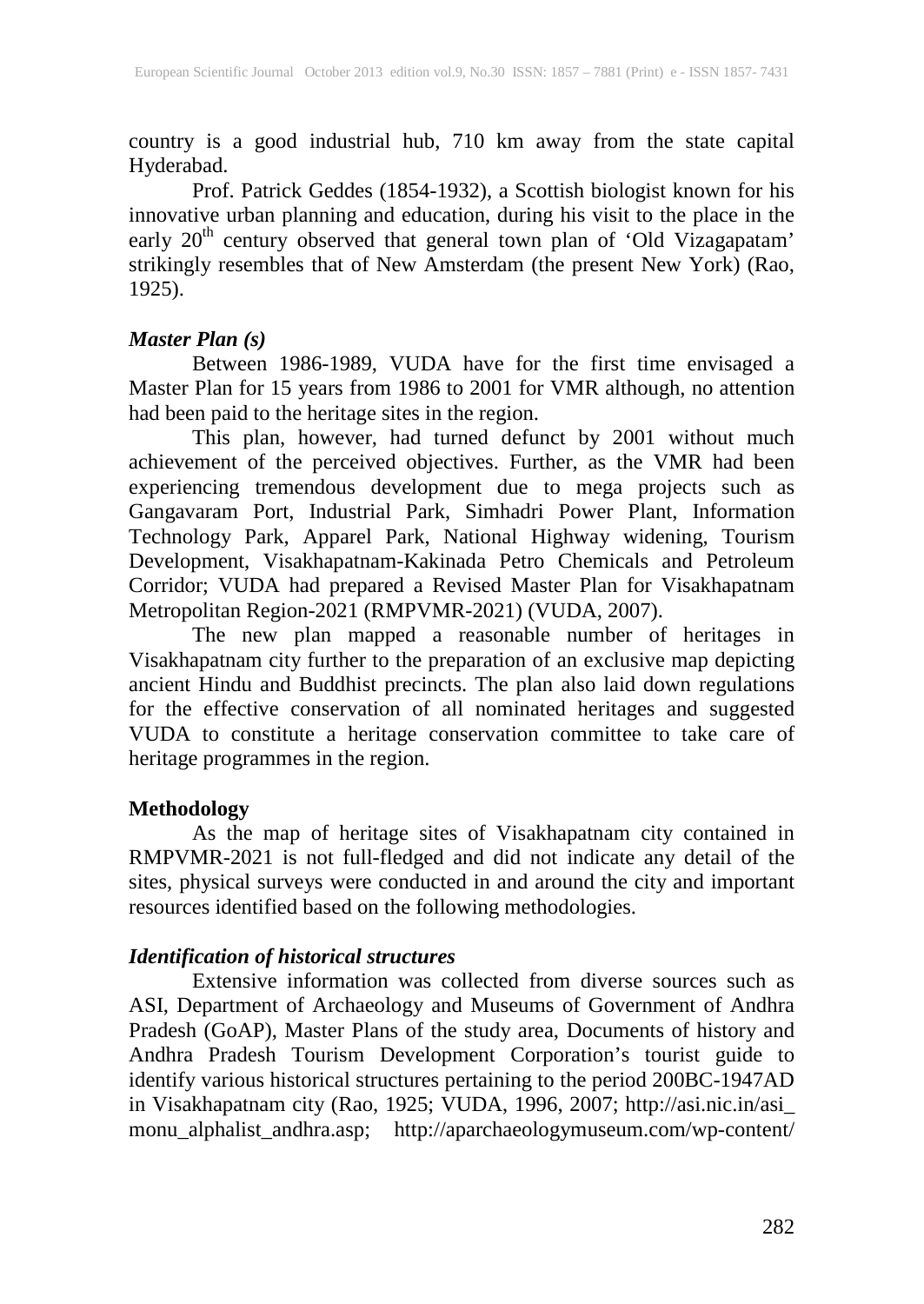uploads/2012/06/VISAKHAPATNAM.pdf; http://aptdc.in/ vizag/sight see. php).

## *Surveys for inventory of heritages*

Based on the information so collected, inventory of historical structures was conducted between 2008 and 2011 through field visits in the city. At the outset, geo-referencing of each structure was carried out with the aid of a hand held Global Positioning System (GPS) of Magellan make and Triton model and suitable map were prepared. This was followed by recording of ownership, location, address, recognition, status and utility of each historical structure. A historical structure was qualified as a heritage site based on its cultural history, architectural character and environmental features. In the case of cultural history, details of built, age, inscription, heritage category, affiliation and association were considered as prime parameters. In the instance of architectural character, footprint, storeys, roof type, material used, style, uniqueness and authenticity formed the important characteristics. As regards environmental features, building status, its compatibility, community context and landmark status were chosen as salient qualities.

#### *Analysis of information on heritage sites*

The inventory thus obtained was analysed in the light of their historic affiliations, typologies and architectural styles. Historical affiliation of a heritage site was decided on the basis of a particular ruling regime during which it was erected. Ruling regimes in the region broadly fall into Hindu-Buddhist dynasties from 200BC to 1500AD, Mughal period from 1501 to 1700 AD, Native-Colonial rule from 1701 to 1900 AD and British era from 1901 to 1947 AD (Rao, 1925). In order to categorise various builts listed in the inventory into different heritage typologies, seventeen relevant nomenclatures from among the many themes adopted by UNESCO for assigning outstanding universal value to cultural heritages were adopted. These nomenclatures are Commemorative architecture, Cultural associations, Developing knowledge, Developing technologies, Domestic habitat, Educational institutions, Gardens, Military architecture, Palaces, Public buildings, Public-cum-recreational buildings, Recreational architecture, Religious architecture, Religious-cum-commemorative architecture, Residences, Trade and Transport systems (UNESCO, 2012). In order to identify various architectural styles among the heritage sites in the inventory, seven relevant architectural styles, *viz.,* British Colonial, Buddhist, Hindu, Indo-Saracenic, Islamic, Lighthouses, and Scientific categories were adopted from among the many common styles prevalent in India (Gupta, 2007).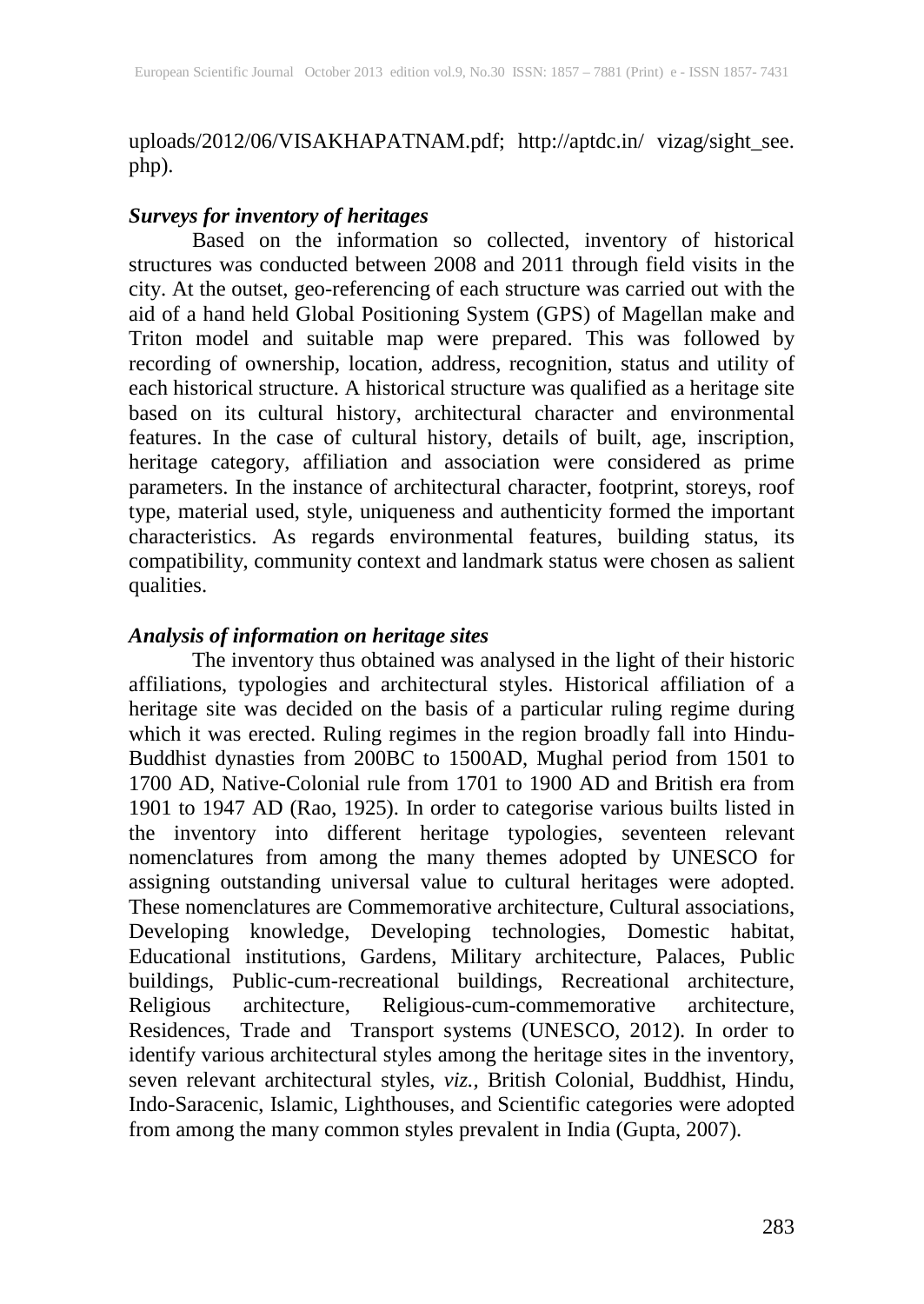#### **Results**

As a result of the inventory, a total of forty-four significant heritage sites could be located from Visakhapatnam city area (Fig. 2) and their salient features are as follows.



**Fig. 2: Heritage sites in Visakhapatnam city**

## *1) Bavikonda (17°49' N, 83°23'E)*

Bavikonda is a hilltop Buddhist site of 3<sup>rd</sup> century BC-3<sup>rd</sup> century AD situated on the beach road connecting Visakhapatnam and Bheemunipatnam. Remains of a Buddhist complex comprising of several structures pertaining to Hinayana, Mahayana and Vajrayana exist in this place. A piece of bone believed to be a mortal remain of Lord Buddha was recovered from an urn unearthed here. The site is famous for the presence of rock-cut wells for rainwater harvesting.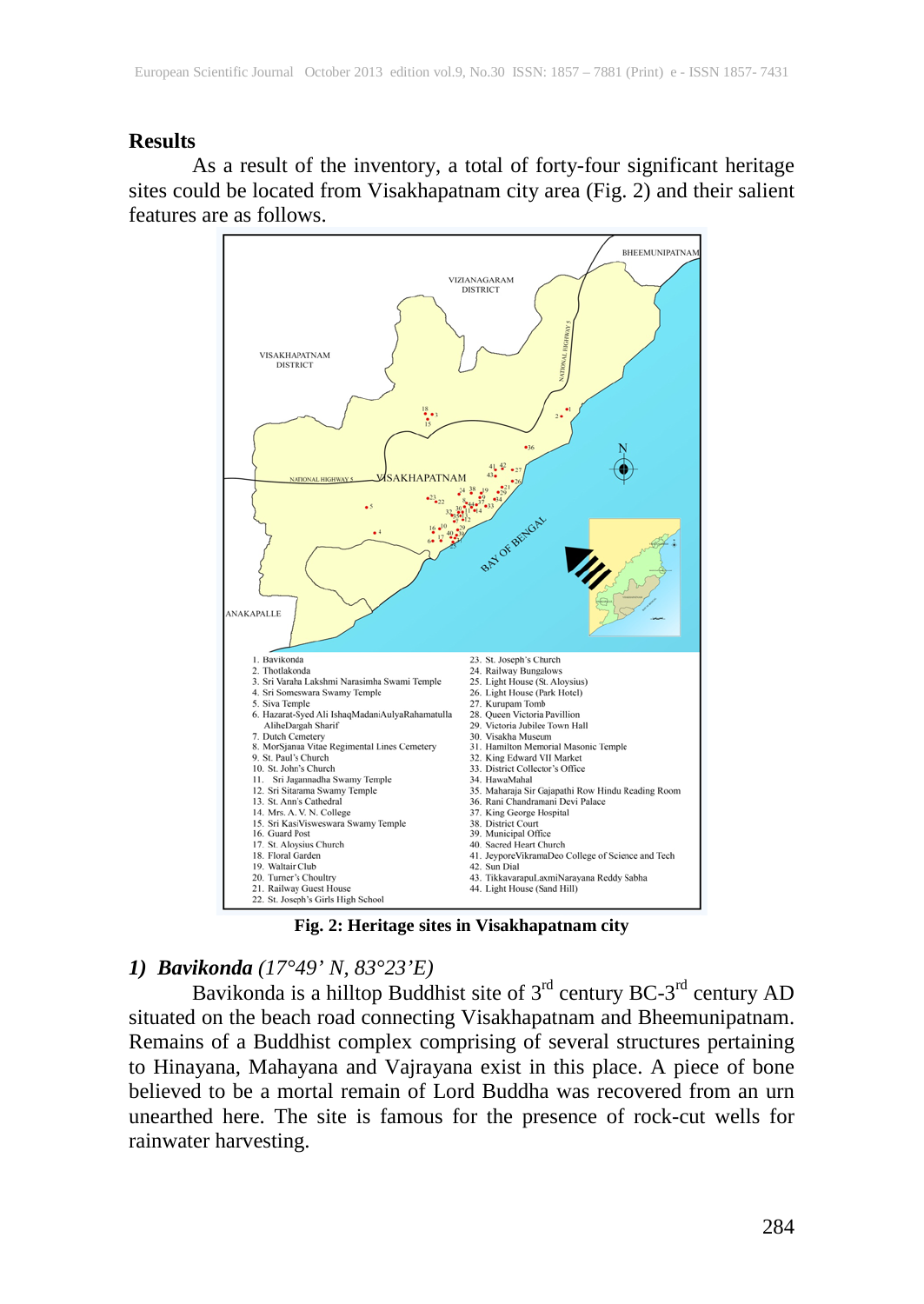## *2) Thotlakonda (17° 15'N, 83° 23'E)*

Thotlakonda is a hilltop Buddhist site of  $3<sup>rd</sup>$  century BC-3<sup>rd</sup> century AD situated adjacent to Bavikonda site on the beach road between Visakhapatnam and Bheemunipatnam. Spread over 48 ha, the site contains remains of Buddha paadaas, chaityagruhas, pillared congregation halls, finials, maha stupa, refectory, viharas, votive stupas, rock-cut cisterns and troughs. The GoAP declared the site as a protected monument in 1978.

## *3) Sri Varaha Lakshmi Narasimha Swami Temple (17°45'58"N, 83°15'02"E)*

A huge temple was constructed in 1087 AD to Lord Varaha Lakshmi Narasimhaswami atop 'Simhachalam' (literally meaning 'Lion's Hill') hill near Visakhapatnam by the Chola King Kulothunga in Nagara style. The temple renovated in 11<sup>th</sup> century by Vengi Chalukya kings of Andhra Pradesh and in 13<sup>th</sup> century by Kalinga king Narasimha Deva consists of four dexterously designed stone units, *viz*., central shrine (Garbhagriha) housing the deity, a hall (Mukhamandapa) to its front, an assembly hall (Asthanamandapa) preceding it and a raised circumambulatory (Tiruchuttumala) all round.

### *4) Sri Someswara Swamy Temple (17°34'35"N, 83°10'23"E)*

A 12<sup>th</sup> century AD temple of Sri Somalingeswara Swamy constructed in Chalukyan architectural style is present in Appikonda village on the shores of Bay of Bengal to the southwest of Visakhapatnam. The temple composed of Sanctum Santorum housing the main deity was preceded by a small 'mandapam' in front of which a life-size bull carved out of black stone was installed.

### *5) Siva (Dharmalinga) Temple (17°32'17"N, 82°55'31"E)*

A stone masonry temple complex to Lord Siva was developed on the foothills and hillock top together at Panchadarla in Dharapalem village near Anakapalle. The complex on hillock top was elaborate consisting of an entrance with mandapam, main temple, kitchen, kalyanamandapam, yagamandapam and an exit (with mandapam). Some rock pillars of these mandapams contained genealogical inscriptions of the Eastern Chalukyas of the early 15<sup>th</sup> century. In the temple to the left of the steps, water from a natural perennial spring is tapped through five water jets because of which the place derived its name 'Panchadarla'. The temple to the right of the steps hosts a lingam upon the lower portion of which 1001 small lingams (85 each in 11 rows and 66 in the  $12<sup>th</sup>$  row) were carved out.

#### *6) Hazarat-Syed Ali Ishaq Madani Aulya Rahamatulla Alihe Dargah Sharif (17°41'25"N, 83°17'27"E)*

An elaborate Muslim religious complex known as Hazarat-Syed Ali Ishaq Madani Aulya Rahamatulla Alihe Dargah Sharif was put up in 1650 atop a hill overlooking the bay in One Town area. The complex accessible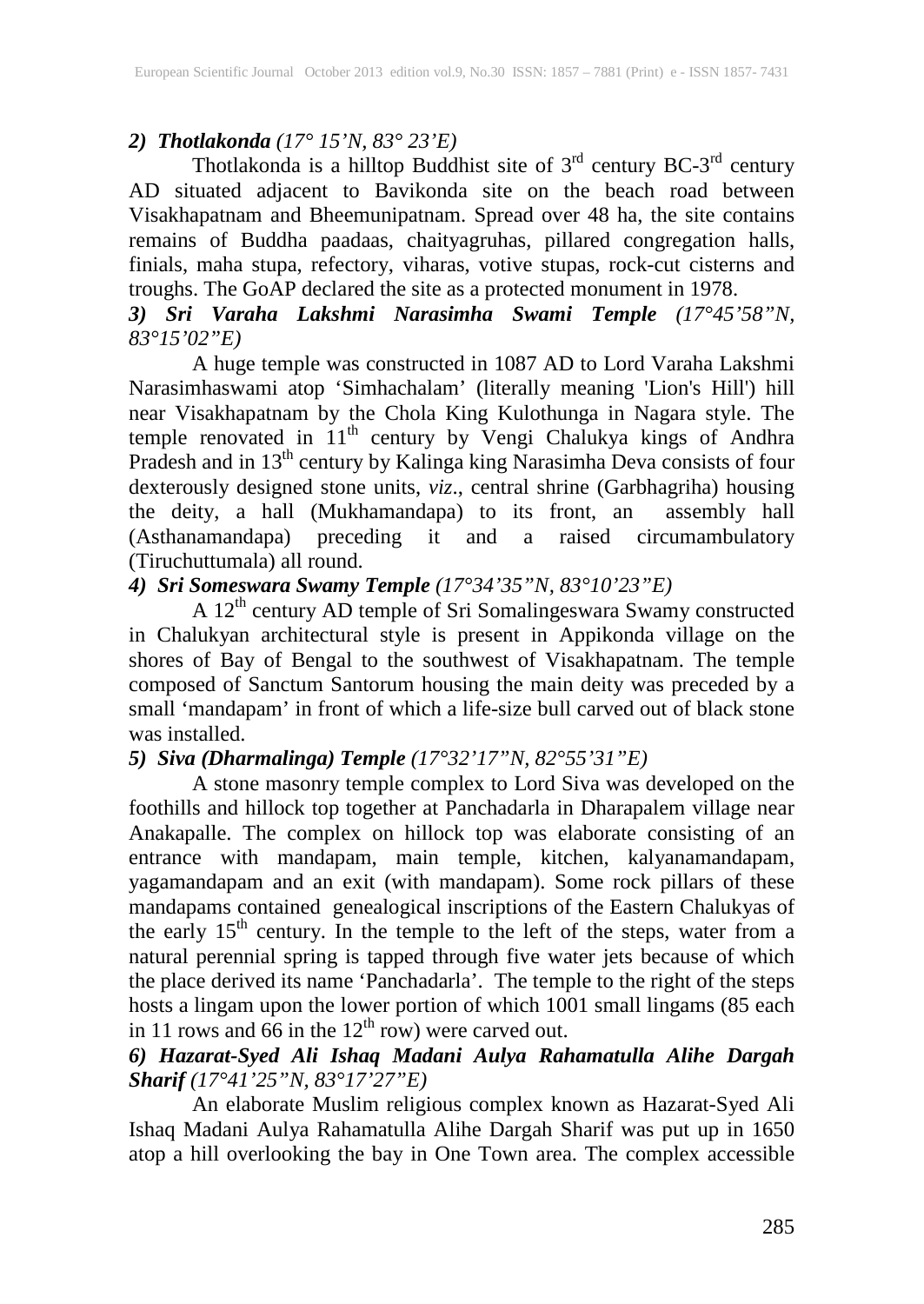through a flight of steps consists of five independent main units, *viz*., domed Darwaj, congregation hall, intricately designed tomb of the saint, an open arched cubicle and a triangular call-tower constructed chiefly of brick following Islamic architectural style.

## *7) Dutch Cemetery (17°41'49.54"N, 83°17'42"E)*

A cemetery in exclusive memory of the Dutch soldiers' sacrifice during French war was laid out in 1661 near King Edward VII Market in One Town area, although a tomb dating back to 1659 could be located within the same precinct. Architecturally, this cemetery is a fascinating repository of neo-classical funerary of pyramids, obelisk and pavilions.

#### *8) Mor Sjanua Vitae Regimental Lines Cemetery (17°42'46"N, 83°18' 19"E)*

A Regimental Lines Cemetery named after Mor Sjanua dating back to 1823 catered to the needs of the British Military personnel. The cemetery is symbolic of traditional spiritual architecture of native British. This wallbounded commemorative is architecturally an alluring funerary of pyramids, gateways, obelisk, Bengal roofed structures and pavilions constructed in brick.

## *9) St. Paul's Church (17°43'13"N, 83°18'55"E)*

A second church in Visakhapatnam was built in 1838 in Waltair area exclusively for the British army officers who contributed the entire cost including that of the furniture and bell. The church was consecrated by Bishop Spencer in honour of St. Paul. Building design, interiors and exteriors carry lot of aesthetic significance.

### *10) St. John's Church (17°41'40"N, 83°17'29"E)*

A church was erected and consecrated in 1844 in One Town area by Bishop Spencer, in honour of the Evangelist St. John. Overall setting of the church depicts appreciable aesthetic significance and offers good residential cum institutional ambience. The congregation hall is accessible through an arched opening in a cylindrical shaft of double-height terminating as an Anglican dome bearing a large cross.

## *11) Jagannadha Swamy Temple (17°42'08"N, 83°17'48"E)*

A temple to Sri Jagannadha Swamy was built along the main road of during 1844-48AD by a merchant Sri Garuda Jagannayakulu. The structure built in stone masonry to Chalukyan style houses the main deity in Sanctum Sanctorum bearing an ornate tower (Vimana) preceded by flat roofed closed 'mandapam' having an entry in the front and an exit in the left.

#### *12) Sri Sitarama Swamy Temple (17°41'57"N, 83°17'50"E)*

A temple to Sri Kodandaramaswamy (popularly known as Sitaramaswamy Kovil) was constructed in a road corner in One Town area during 1844-48AD by Sri Gode Jagappa. Original built was a small masonry structure consisting of Sanctum Sanctorum preceded by a mandapam within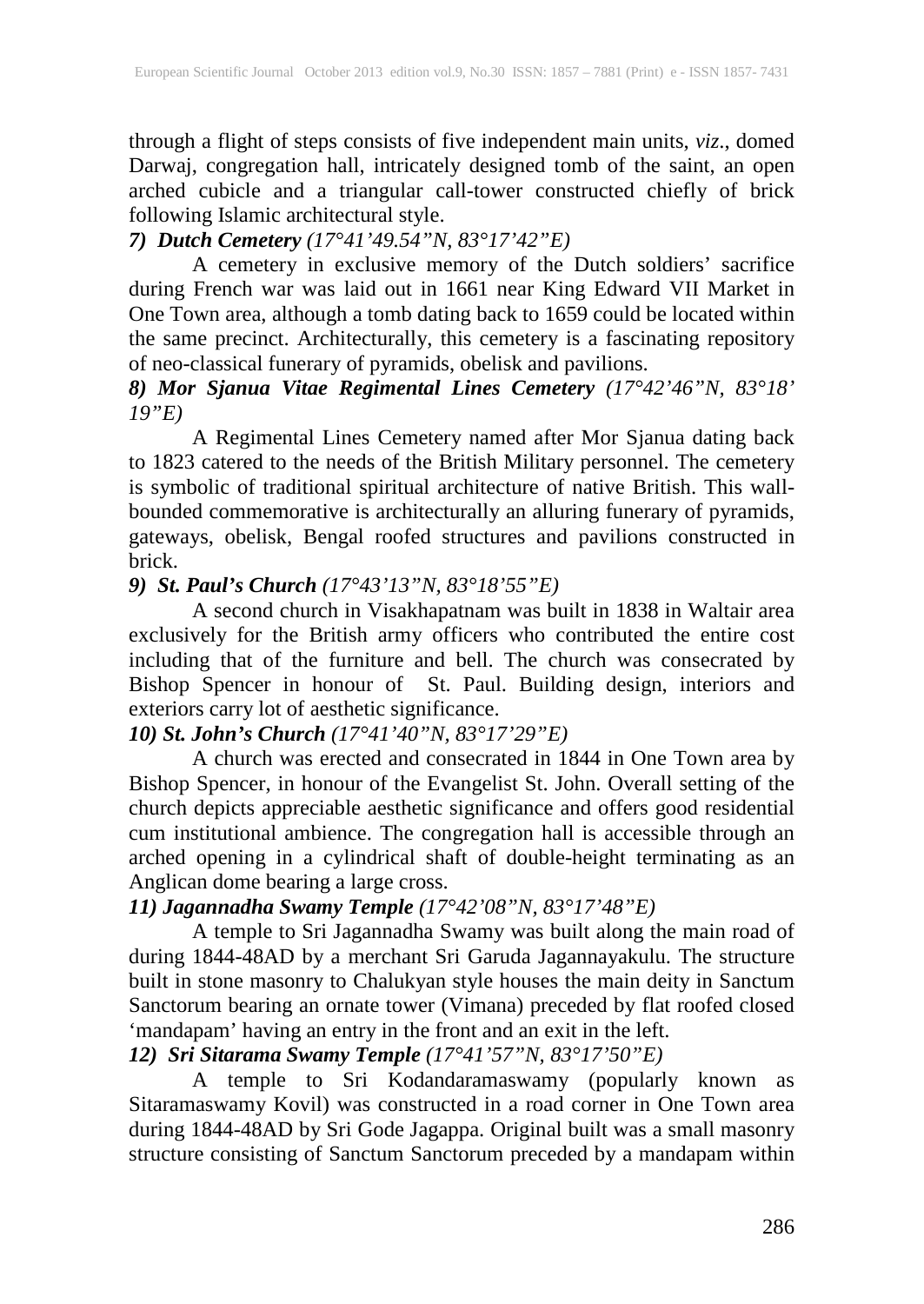a large rectangular walled site having front entry through galigopuram. A larger new mandapam was appended in front of the old unit and a 'Ramakoti' depositary to a side of the main entry.

## *13) St. Ann's Cathedral (17°41'58"N, 83°17'46"E)*

Named as St. Ann's Cathedral, an impressive Catholicon facility first of its kind in the Coromandal coast of India was built by Bishop Neyret in 1850 AD. This gothic structure was built of stone masonry as a doubleheight congregation hall with lateral verandahs and cuboid belfries over either rear corner.

## *14) Mrs. A. V. N. College (17°42'14"N, 83°18'03"E)*

An Anglo-Vernacular school for modern teaching was initiated in 1860 and subsequently elevated into a college that was named later as Mrs. A.V.N. College due to huge endowment received from Mr. Ankitam Venkata Narsinga Row in honour of his spouse. The institution is situated on a hillock having excellent view of seascape. The building constructed in stone masonry is a two-storeyed structure comprising of a series of rooms, continuous verandahs, central entrance and an open courtyard.

### *15) Sri Kasi Visweswara Swamy Temple (17°41'58"N, 83°17'50"E)*

A small temple to Lord Kasi Visweswara Swamy was built in early 1870's by Vizianagaram Rajahs in front of Simhachalam temple. The entity consists of a larger middle cubicle and four corner cubicles housing main and presiding deities, respectively. Each cubicle was covered by a 'Sikaram' adorned by 'Kalasam'. The Sanctum was provided with entrances on all sides, and corner cubicles interconnected by verandahs were furnished with single entries.

## *16) Guard Post (17°41'37"N, 83°17'31"E)*

In order to keep vigilance over people's movement to and fro 'Soldierpet' residential colony of the British military, a simple structure was put up in main road at the head end of the colony. The structure was built in stone masonry as a single floor octagonal unit having gothic arches all around with tiled roof.

# *17) St. Aloysius Church (17°41'33"N, 83°17'36"E)*

A church was built over St. Aloysius High School existing as a single floor in rectangular plan in One Town area. The structure constructed in rough ashlar stone masonry supported by buttresses during 1877 was harmonized in design and elevation with the existing school. The doubleheight nave of the church is flanked by single-height aisles with a central bay at the extreme end.

## *18) Floral Garden (17°46'14"N, 83°14'38"E)*

A civil engineer and architect Mr. William Jodson Addis developed a floral garden during 1877 in 2ha of area at the foothills of Simhachalam temple to ensure availability of flowers for Lord Varaha Lakshminarasimha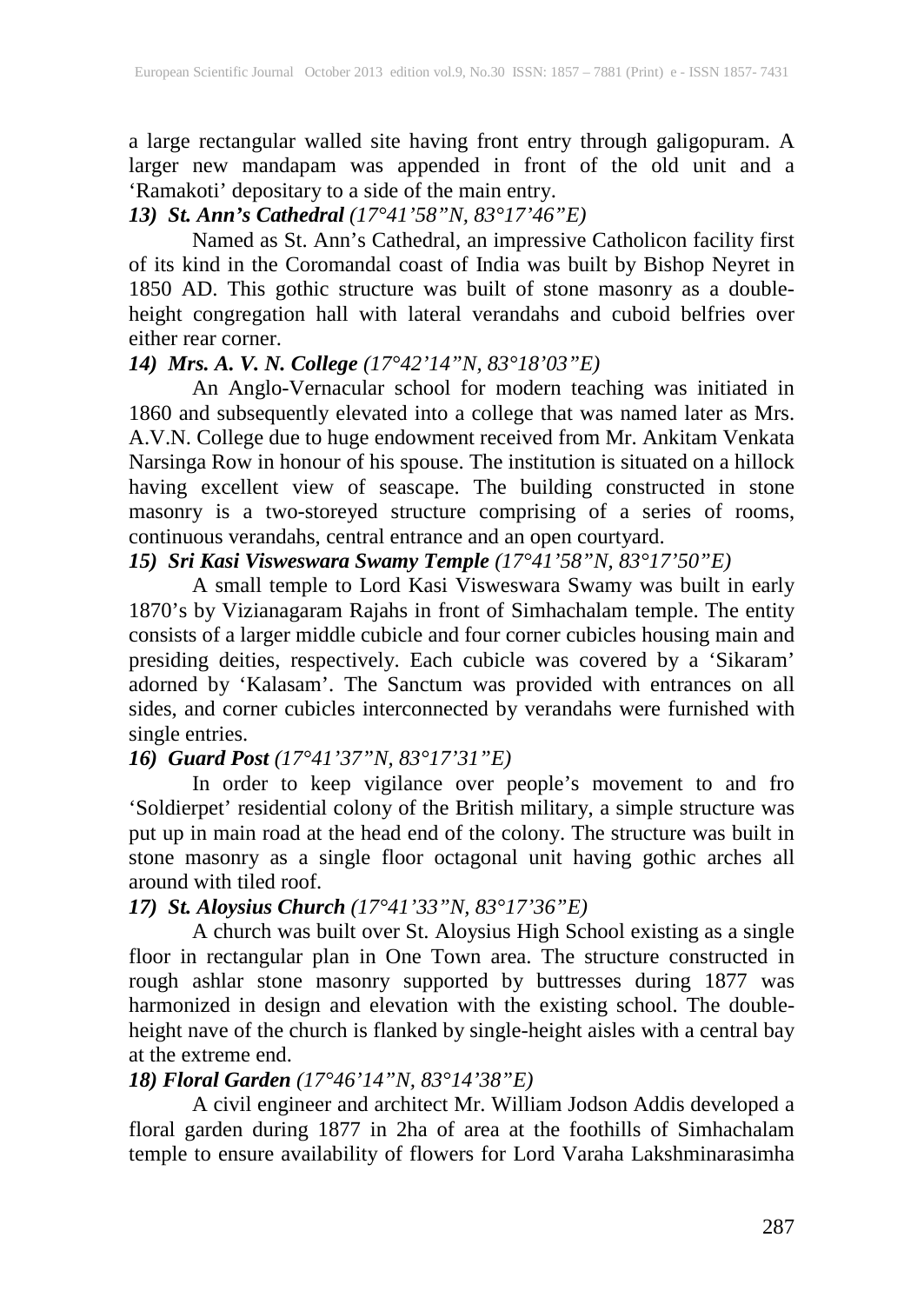Swamy's worship. Taking advantage of the natural contour to harvest water from a hill top natural spring, 'Gangadhara', the garden was laid out as a rectangular plot running into four terraces with a central pathway flanked on either side by six square units. Twelve beautiful fountains made in brick and lime to six distinct designs were erected in the six paired units of the garden in a matching fashion.

## *19) Waltair Club (17°43'14"N, 83°18'59"E)*

Waltair Club established during 1883 by officers of the erstwhile East Coast Railway, East Coast Battalion and Civilian departments was expanded subsequently. Rectangular in plan, the two storey main structure is accessible through a central staircase. The ground floor consists of large central banquet halls flanked by colonnaded verandahs and the first floor a number of rooms. *20) Turner's Choultry (17°42'31"N, 83°18'04"E)*

A choultry in One Town area mainly to accommodate attendants of King George Hospital patients followed by merchants and travelers was built by 1892 in a site donated by Maharajah Gode Narayana Gajapati Rao with funds from the rulers of Bobbili, Vizianagaram, Jeypore and Cheedikada. The building was constructed on a raised plinth in 'U' plan as a single floor facility with central courtyard surrounded by a series of rooms flanked by open verandah on courtyard side.

#### *21) Railway Guest House (17°43'21"N, 83°20'08"E)*

A colossal rectangular guesthouse overlooking the bay was constructed in 1892 in East Point area. The building laid out as a twostoreyed structure in stone masonry fortified with buttresses consists of a number of suits fronted by colonnaded/ semicircular arched verandahs in the two floors with an appurtenant arched portico and a congruent gable over it. *22) St. Joseph's Girls High School (17°43'07"N, 83°17'13"E)*

A missionary school to cater to the higher education needs of girl students was constructed in Gnanapuram area by 1893. The building was laid out in 'U' plan to two-storeyes comprising of a series of rooms flanked by verandahs on either side in stone masonry fortified by buttresses and given gorgeous painting. A projected corridor, flanked by one side room each; fronted by two triple-height circular towers was designed at the middle of the building to serve as main entry. In union with this building, an 'L' shaped assembly block and a cross shaped church block were erected on either side. *23) St. Joseph's Church (17°43'07"N, 83°17'14"E)*

A church 'Latin Cross' like in plan and intricate in design was built to double-height in stone masonry fortified with buttresses in fusion with a girls high school building in Gnanapuram area during 1893. The structure accommodated a central nave, two lateral aisles with one wing each, an altar bay, a portico and a large belfry. A number of small octagonal cones adorned with Greek Crosses were put up around the top of the structure.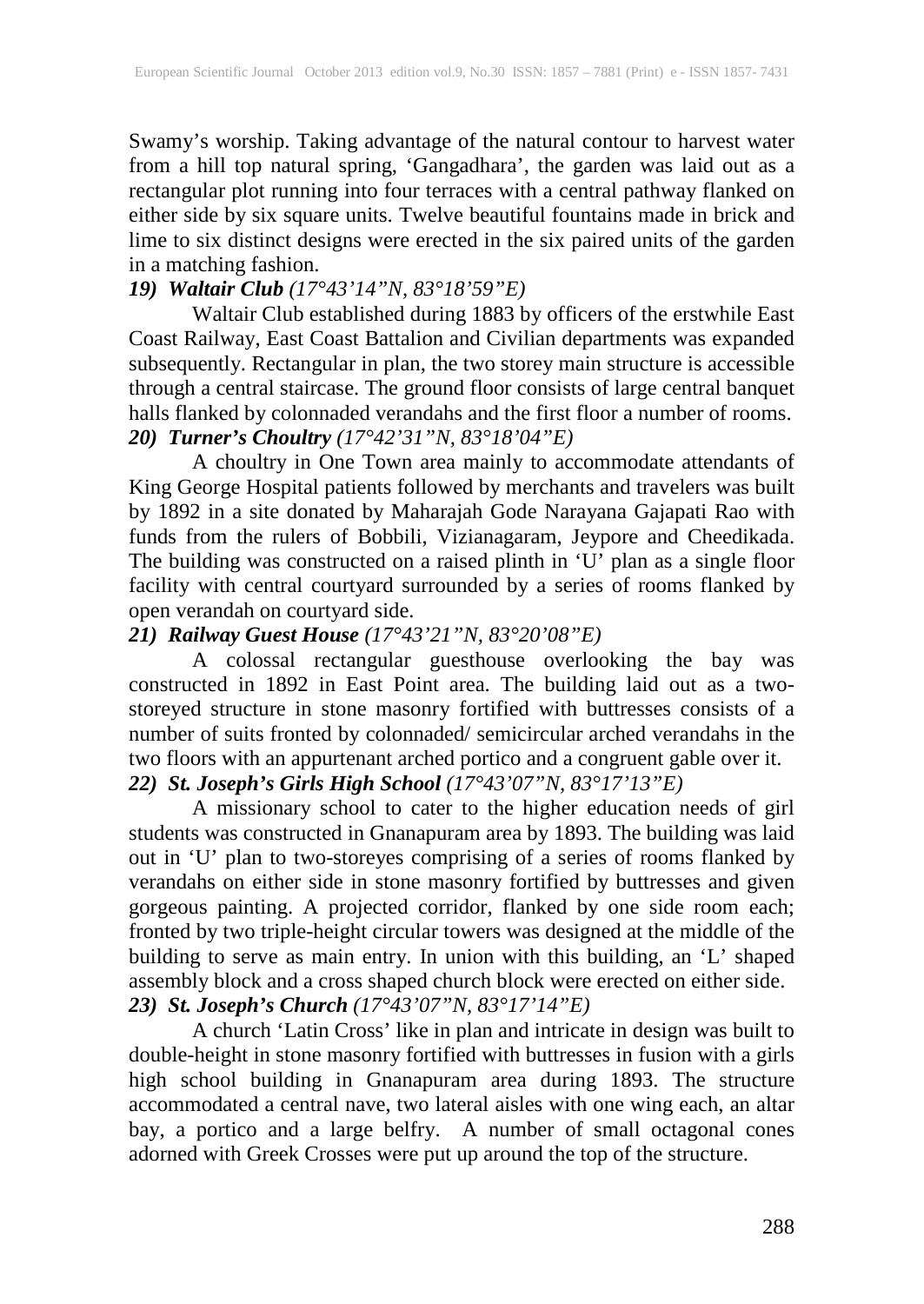## *24) Railway Bungalows (17°43'16"N, 83°17'32"E)*

Massive buildings of different dimensions '+' shaped in plan were constructed in well landscaped yards in railway lands at the time of execution of rail tracks between Kolkata and Chennai during the late 19<sup>th</sup> century. These officers accommodations in general were constructed in guarded compounds to double-height in stone masonry with single-height lean-to-roof verandahs supported by square stone columns.

## *25) Light House (St. Aloysius) (17°41'34"N, 83°17'38"E)*

A lighthouse originally erected in 1847 at Chintapalle was dismantled and reconstructed in 1902 by the bay side near St. Aloysius School in One Town area. This relocated landmark was built of stone masonry followed by brick at places to a towering shape. A glass paneled cylindrical metallic encasing with dome housing a white dioptic light was installed over the structure.

## *26) Light House (Park Hotel) (17°43'14"N, 83°20'16"E)*

A lighthouse was established in 1903 on the shores of Bay of Bengal near East Point area in a walled compound. This cylindrical structure was constructed of stone masonry as a multi-storey tower guarded by railing atop and painted on the exteriors in alternate red and white bands. During recent years, the lantern atop was replaced with a telescope and made accessible to the public.

## *27) Kurupam Tomb (17°43'44"N, 83°20'22"E)*

The tomb situated on the beach road was built in 1904 by Rajah Vyricherla Veerabhadra Raju Bahadur, Zamindar of Kurupam in memory of his wife Rani Lakshmi Narasayamma Pattamahadevi. The structure was put up in sandstone with intricate carvings integrating pyramidal roof and dome concepts.

#### *28) Queen Victoria Pavillion (17°41'44"N, 83°17'34"E)*

The pavilion was built in One Town area and a bronze statue of Her Majesty Queen Victoria of England donated by Sri Ankitam Venkata Jagga Row, Zamindar of Sher Mohamudpuram and Yambarum estates erected in it in 1904. This edifice is square in plan with pointed arches on all the four sides supporting a hemispherical dome surrounded by parapet with small octagonal minarets bearing Greek Crosses.

## *29) Victoria Jubilee Town Hall (17°41'50"N, 83°17'44"E)*

Maharaja of Bobbili during his Legislative Assembly Membership in Madras Presidency had brought out a twin facility in 1904 in One Town area. The rectangular construction consists of two storeys, the ground meant for Vizagapatam Club and first for Town hall. The building plotted on an elevated plateau facing the Bay was made in course square rubble masonry with the two floors having open galleries on three sides and two circular turrets on either edge of the front façade.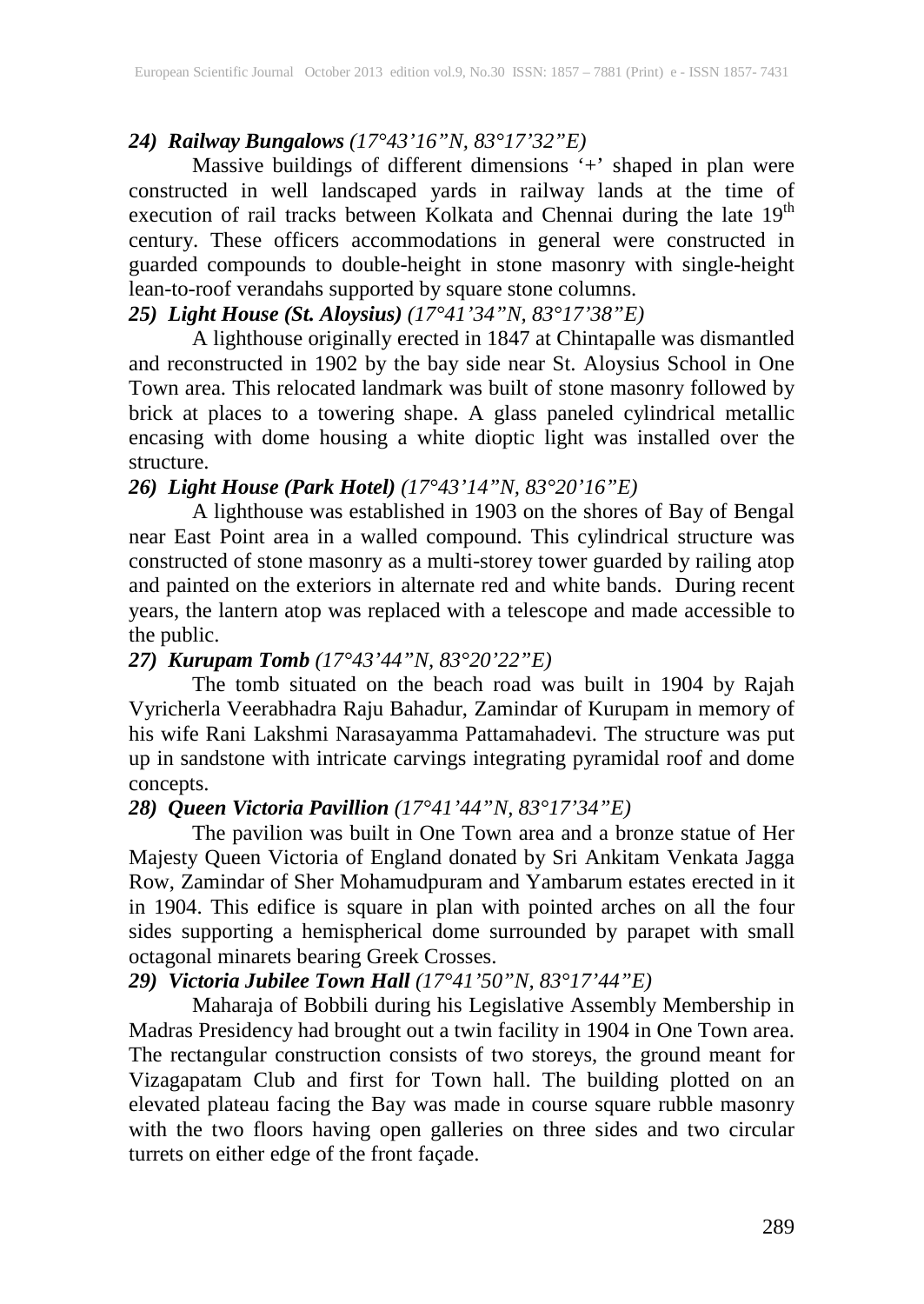### *30) Visakha Museum (17°43'14"N, 83°20'01"E)*

A residential building typical of 'garden bungalow' was constructed during the early  $20<sup>th</sup>$  century in the Dutch layout on the beach road. This single-storey structure famous as Mukherjee house was built of stone masonry as consisting of a number of central living units surrounded by open verandahs. During 1991, this building was put to adoptive reuse as Visakha Museum to preserve and exhibit artifacts and collections of yore.

## *31) Hamilton Memorial Masonic Temple (17°41'47"N, 83°17'51"E)*

A lodge for freemasons was constructed for the British Coast Artillery on the seashore in One Town area in 1912 by the Madras Presidency and named after one of the illustrious freemason masters. The two-floor structure with a number of rooms built of ashlar stone masonry to rectangular plan contributes a great deal to the streetscape.

## *32) King Edward VII Market (17°41'55"N, 83°17'39"E)*

Rajah of Kurupam, Sri Vyricherla Veerabhadra Raju planned a market in One Town area in 1914, named it as King Edward VII Market and donated it to the then municipality. The market, alternatively known as Kurupam market, was enclosed in stone walled rectangular yard with four double-height entrance gateways at the middle of each side with the eastern one furnished with a clock and elaborately decorated with 'pointed horseshoe arches', 'voussoirs', octagonal turrets, 'sateri' roof and 'kalasas'.

#### *33) District Collector's Office (17°42'34"N, 83°18'31"E)*

A massive building to host Visakhapatnam District Collector's Office was constructed in a strategic location between 1865-1914. The building overlooking the bay was designed like an 'E' shaped castle. The twostoreyed structure consists of central halls flanked by verandahs on either side in the two floors and steady square-base pavilions on either edge of the front façade.

## *34) Hawa Mahal (17°42'27"N, 83°18'42"E)*

A palatial two-storey stone masonry rectangular building with a central courtyard was constructed in 1917 on a hillock top on the beach road by Jeypore kings. Named as 'Hawa Mahal' because of copious wind flow to the site, the built consists of a series of rooms with open inner verandahs and colonnaded front verandahs in the two floors, projected semi-hexagonal corner facades in the fore and a single-storey arched central portico. The bungalow was graciously enriched with detailing in stone/ wooden railings, Italian marble flooring, embossed tiles, monkey tops, carved bargeboards, etc.

#### *35) Maharaja Sir Gajapathi Row Hindu Reading Room (17°42'N, 83°17'E)*

In order to encourage and support the habit of reading Hindu scriptures, mythology and allied literature, Her highness Seethabai Rani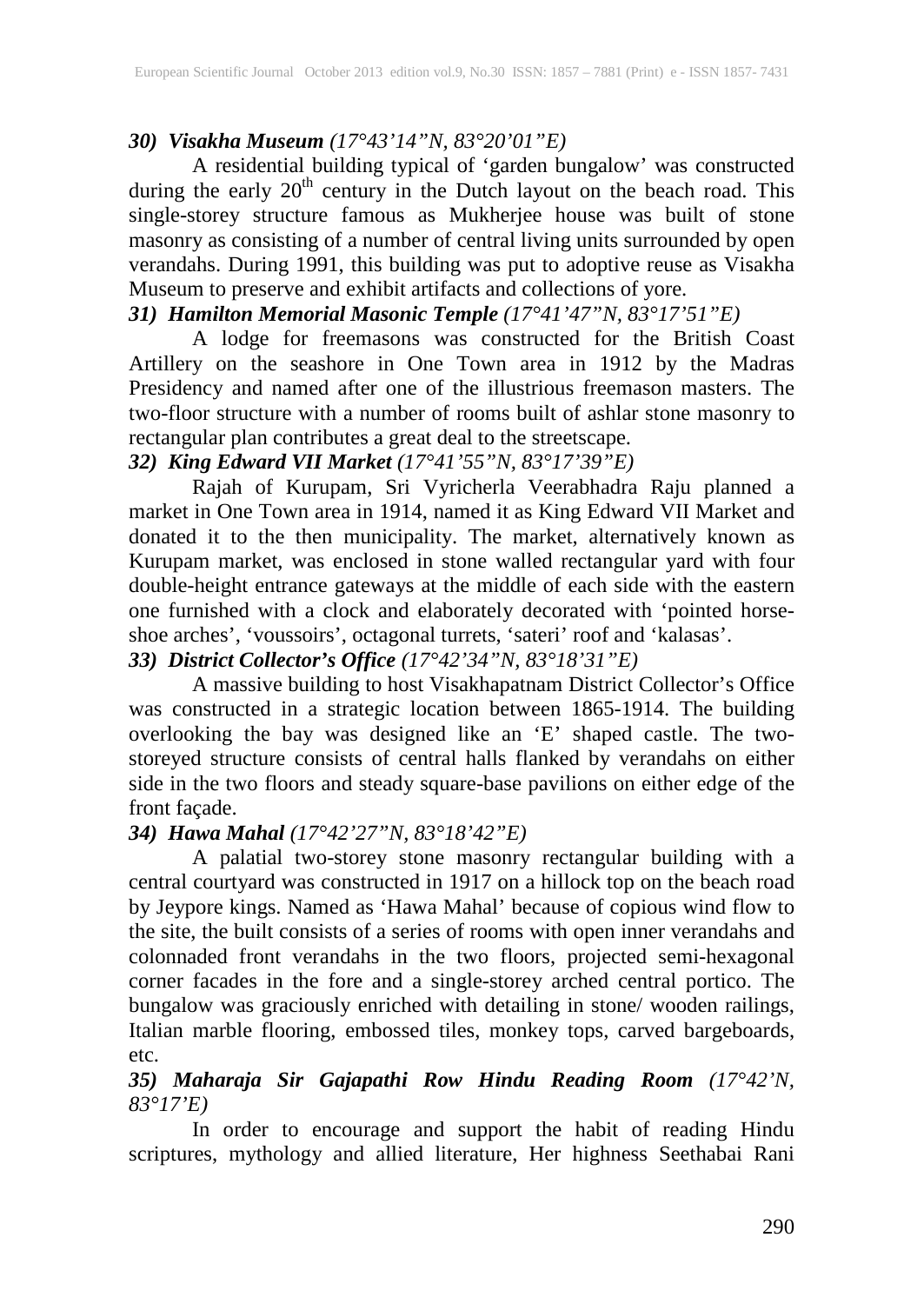Sahiba of Wadhwan had put up a building in memory of her revered father Maharajah Sir Gode Narayana Gajapathi Row in One Town area during 1917. The two-storeyed building was made in stone and mortar piling comprising of a hall in ground floor earmarked for book reading and another hall in first floor for conducting religious events and discourses.

## *36) Rani Chandramani Devi Palace (17°43'44"N, 83°20'12"E)*

A two-storey palatial structure was built in 1919 at an elevated plinth in ashlar stone masonry in an extensively landscaped site for Rani Chandramani Devi of Chemudu estate. Each storey consists of three parallel rectangular halls preceded by a verandah flanked by rooms on both sides, the foremost housing the stairs and a large single-storey portico supported by Doric columns. A children's hospital cum rehabilitation centre for handicapped children was established by GoAP in the palace during 1965.

### *37) King George Hospital (17°42'31"N, 83°18'22"E)*

A civil dispensary was started in 1845 in the heart of Visakhapatnam city and the same was later upgraded into a bigger hospital named in honour of the then reigning British Monarch, King George in 1923. The building designed to three-storeys is symmetrical in plan with a central corridor having main entrance and two adjacent corridors. The entire construction was made of dressed stone masonry with addition of a tower bearing a clock over the porch.

## *38) District Court (17°42'54"N, 83°18'16"E)*

A judiciary complex was constructed out of coursed stone masonry between 1929-31 in a sprawling compound. A two-storey palatial structure with three units was designed in plan to an inverted 'W' shape. Central porch serving as entrance leads to different courts/ other facilities on either side in the ground floor and to Principal Sessions Judge Court in the middle with bar/accounts rooms on either side in the first floor through wooden staircase. *39) Municipal Office (17°41'48"N, 83°17'52"E)*

As the city needed a good facility to host the Municipal Council, a nice building was constructed in 1931 in the Fort ward of One Town. The building offering an excellent view of the harbor is located between Victoria Jubilee Town Hall and Hamilton Memorial Masonic Temple on a widely spread hillock. The facility was constructed in stone to a rectangular cum symmetrical plan with two-storeys, projected corners and a lap sided rear extension.

#### *40) Sacred Heart Church (17°41'39"N, 83°17'39"E)*

The church was constructed in 1932 in One Town area for the benefit of Anglo-Indian families in the British army. The building with semicircular openings was made of rough ashlar stone masonry supported by buttresses. The church was designed as consisting of a central double-storey nave and single-storey side aisles with elevated sections in the fore and rear to two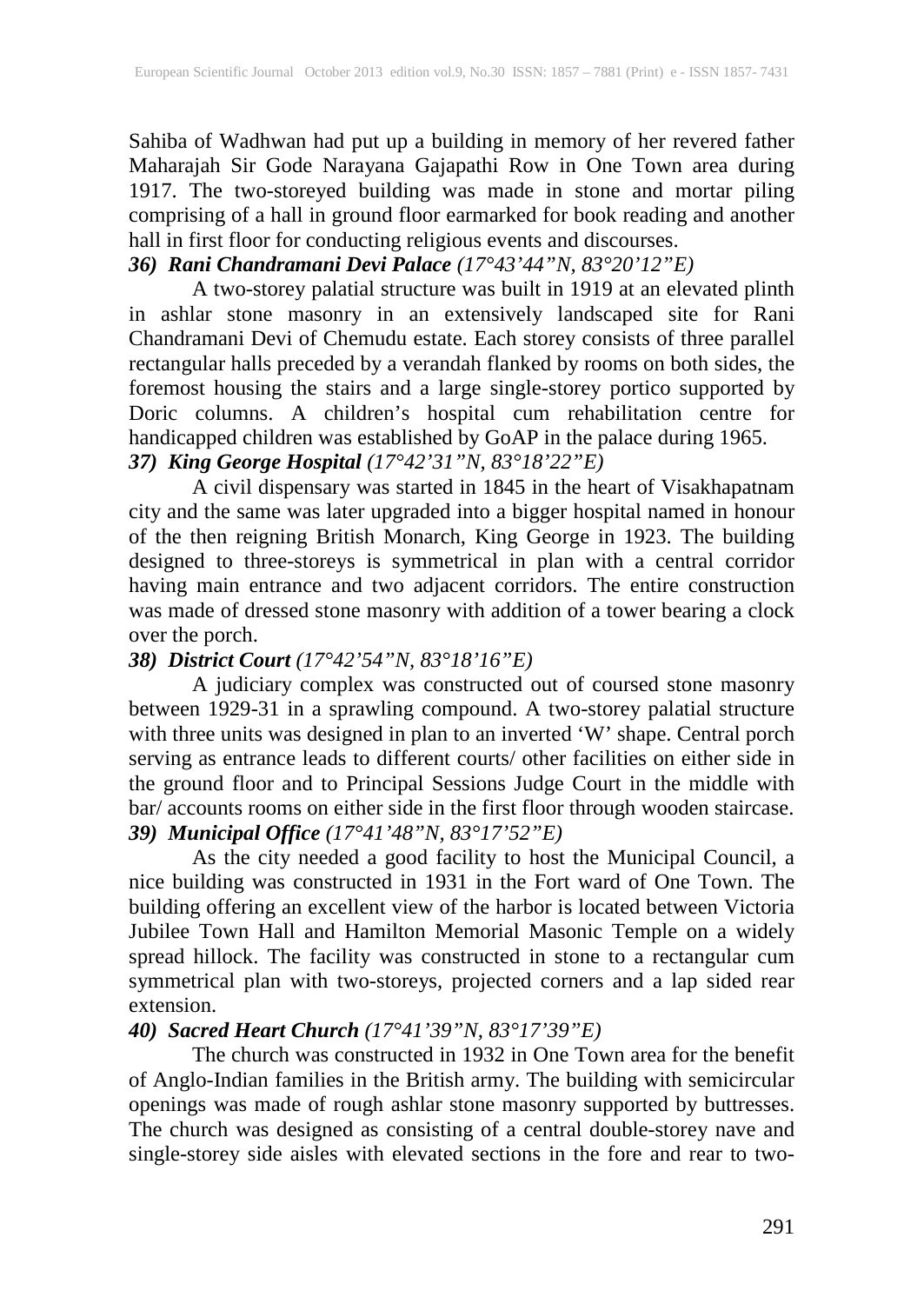storeys. A three-tier recessing bell tower was erected over the porch of the main façade.

## *41) Jeypore Vikrama Deo College of Science and Technology (17°43'26"N, 83°19'38"E)*

A large building named after Vikrama Deo, the Maharajah of Jeypore to serve as College of Science and Technology was built by 1932 in Andhra University campus. The plan of the building is a symmetrical 'U' shape with ground/ first floors accommodating a series of rooms flanked by verandahs on the courtyard side with a staircase block bearing clock in the fourth floor. *42) Sun Dial (17°43'27"N, 83°19'38"E)*

A sundial was built of dressed stone on slant top of enablement amidst a garden behind Jeypore Vikrama Deo College of Science and Technology of the Andhra University campus during 1932 to demonstrate the technical prowess of the times.

## *43) Tikkavarapu Laxmi Narayana Reddy Sabha (17°43'21"N, 83°19'42"E)*

A grand building named after the donor Sri Tikkavarapu Lakshminarayana Reddy, a philanthropist and educationist constructed by 1939 in the Andhra University campus. The facility is a large rectangular lecture hall fronted by a semi-decagonal open central foyer consisting of one room each on either side.

# *44) Light House (Sand Hill) (17°42'14"N, 83°18'04"E)*

A lighthouse was erected during Second World War period on the sandy crest of a hilltop in Andhra Medical College campus by the Royal Navy. The facility built of stone as a multi-storey cylindrical structure with a capital guarded by railing was given an outer spiraling staircase. A glass paneled cylindrical metallic encasing with dome housing a white dioptic light was installed over the structure.

#### **Discussion**

As mentioned under methodology, the inventory of heritage resources was analysed in the light of their historical affiliation, typology and architectural styles.

## *Analysis of heritage sites in terms of historical affiliation*

The inventory of heritage resources in Visakhapatnam revealed the presence of a wide range of structures that derived their origin during four periods of different major rules in the country or region. Of these, five heritage sites pertain to Hindu-Buddhist dynasties, two to Mughal period, sixteen to Native-Colonial rule and twenty-one to British era (Table 1). Most of the surviving heritages were put to certain degree of adoptive reuse that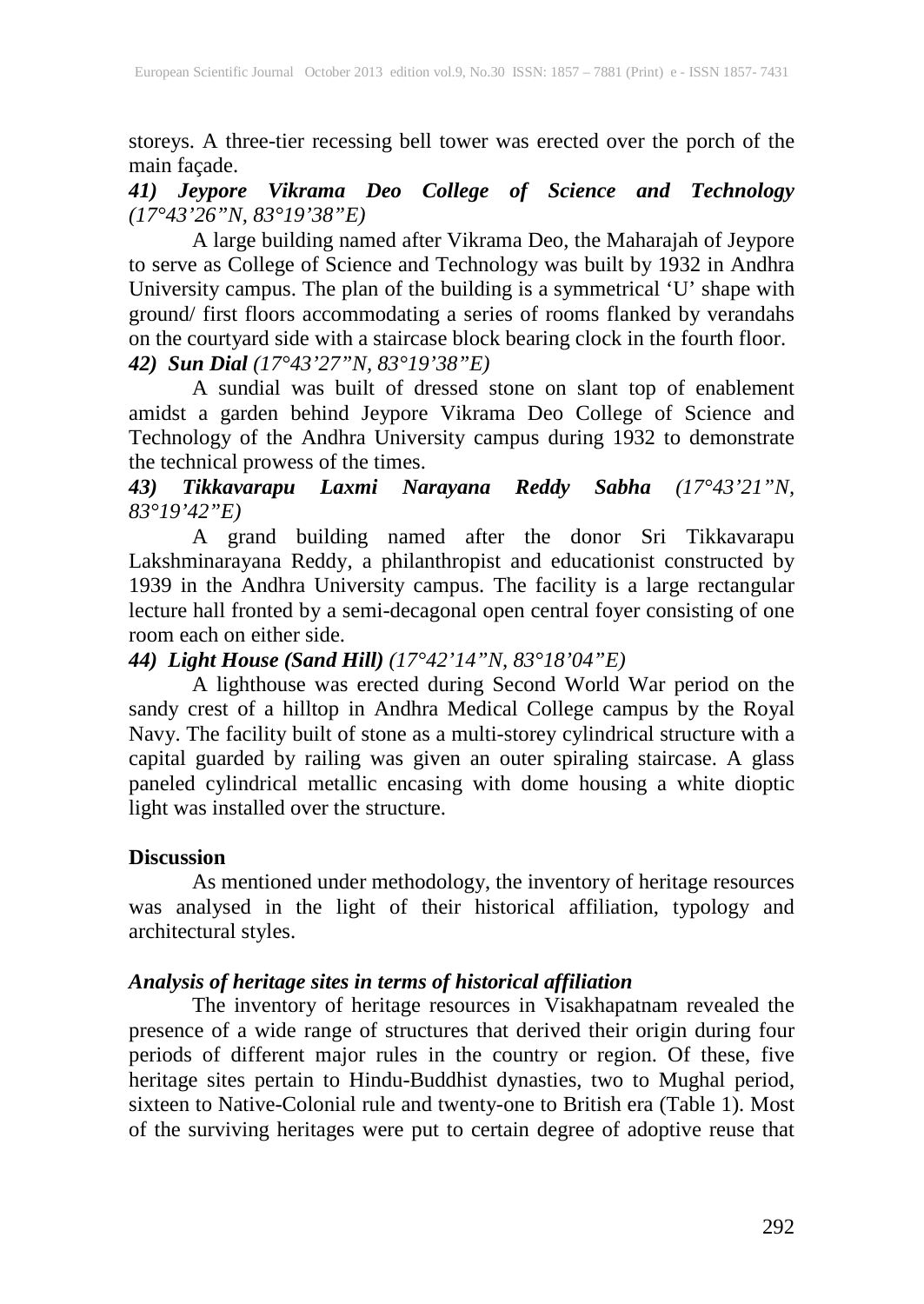may not be fully justified in every instance, especially from the viewpoint of heritage conservation principles.

| Table 1: Historical affiliation, typology and architectural style of heritage sites in |  |  |
|----------------------------------------------------------------------------------------|--|--|
| <b>Visakhapatnam</b>                                                                   |  |  |

| <b>Heritage sites</b>                                                                                                                                                        | <b>Heritage typology</b>                                                                                                                                                    | Architectural style                                                                                         |
|------------------------------------------------------------------------------------------------------------------------------------------------------------------------------|-----------------------------------------------------------------------------------------------------------------------------------------------------------------------------|-------------------------------------------------------------------------------------------------------------|
| Hindu-Buddhist dynasties: 200BC-1500AD                                                                                                                                       |                                                                                                                                                                             |                                                                                                             |
| Bavikonda<br>Siva Temple<br>Sri Someswara Swami Temple                                                                                                                       | Religious architecture<br>,,                                                                                                                                                | <b>Buddhist</b><br>Hindu                                                                                    |
| Sri Varaha Lakshmi Narasimha Swami Temple                                                                                                                                    | ٠,                                                                                                                                                                          | ٠,                                                                                                          |
| Thotlakonda                                                                                                                                                                  | ,,                                                                                                                                                                          | <b>Buddhist</b>                                                                                             |
| Mughal period: 1501-1700AD                                                                                                                                                   |                                                                                                                                                                             |                                                                                                             |
| <b>Dutch Cemetery</b><br>Hazarat Syed Ali Ishak Madani Dargah<br><b>Native-Colonial rule: 1701-1900AD</b>                                                                    | Religious-cum-commemorative architecture                                                                                                                                    | <b>British Colonial</b><br>Islamic                                                                          |
| District Collector's Office<br>Floral Garden<br><b>Guard Post</b><br>Jagannadha Swamy Temple<br>M.S.V. Regimental Lines Cemetery<br>Mrs. A.V.N. College<br>Railway Bungalows | Public buildings<br>Gardens<br>Military architecture<br>Religious architecture<br>Religious-cum-commemorative architecture<br><b>Educational institutions</b><br>Residences | ,,<br>,,<br>Indo-Saracenic<br>Hindu<br><b>British Colonial</b><br>Indo-Saracenic<br><b>British Colonial</b> |
| <b>Railway Guest House</b><br>Sri Kasi Visweswara Swamy Temple                                                                                                               | Religious architecture                                                                                                                                                      | Hindu                                                                                                       |
| Sri Sitarama Swamy Temple<br>St. Ann's Cathedral<br>St. John's Church<br>St. Joseph's Church                                                                                 | ,,<br>,,                                                                                                                                                                    | <b>British Colonial</b><br>,,                                                                               |
| St. Joseph's Girls High School<br>St. Paul's Church<br>Visakha Museum<br><b>British era: 1901-1947AD</b>                                                                     | <b>Educational institutions</b><br>Religious architecture<br>Residences                                                                                                     | ,,<br>,,<br>,,                                                                                              |
| District Court<br>Hamilton Memorial Masonic Temple<br>Hawa Mahal<br>J.V.D. College of Science and Technology<br>King Edward VII Market<br>King George Hospital               | Public buildings<br>Cultural associations<br>Residences<br><b>Educational</b> institutions<br>Trade<br>Public buildings                                                     | <b>British Colonial</b><br><b>British Colonial</b><br>,,<br>, ,                                             |
| Kurupam Tomb<br>Light House (Park Hotel)<br>Light House (Sand Hill)<br>Light House (St. Aloysius)                                                                            | Commemorative architecture<br>Transport systems                                                                                                                             | Indo-Saracenic<br>Lighthouses<br>٠,                                                                         |
| M.S.G. Row Hindu Reading Room<br>Municipal Office<br>Queen Victoria Pavilion<br>Rani Chandramani Devi Palace<br>Sacred Heart Church                                          | Developing knowledge<br>Public buildings<br>Commemorative architecture<br>Palaces<br>Religious architecture                                                                 | Indo-Saracenic<br><b>British Colonial</b><br>Indo-Saracenic<br><b>British Colonial</b><br>,,                |
| St. Aloysius Church<br>Sun Dial (Andhra University)<br>T.L.N. Reddy Sabha<br>Turner's Choultry<br>Victoria Jubilee Town Hall<br>Waltair Club                                 | Developing technologies<br>Developing knowledge<br>Domestic habitat<br>Public-cum-Recreational buildings<br>Recreational architecture                                       | Scientific<br><b>British Colonial</b><br>Indo-Saracenic<br><b>British Colonial</b>                          |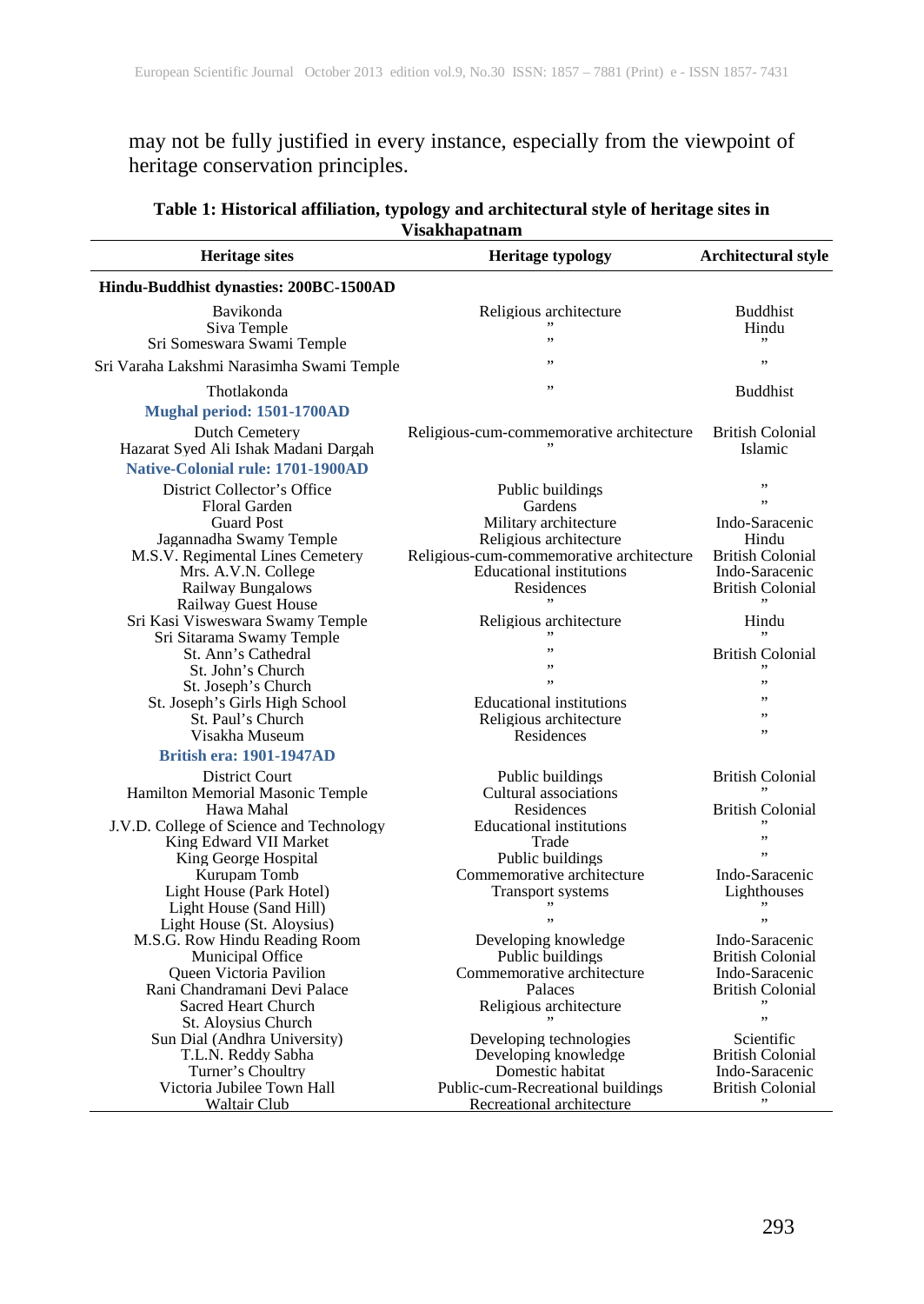Thus, the total heritage sites in Visakhapatnam ranged from a minimum of two during Mughal period to a maximum of twenty-one during British era with the total reaching forty-four (Fig. 3).



**Fig. 3: Heritage sites in Visakhapatnam city during different dynasties**

#### *Analysis of heritage sites in terms of heritage typologies*

On grouping the 44 heritage sites into different typologies under the seventeen nomenclatures adopted, fourteen sites fell into the category of Religious architecture; four structures each into Public buildings and Residences and three buildings each into Educational institutions, Religiouscum-commemorative archtiecture and Transport systems. Of the remaining thirteen sites, while two structures each belonged to Commemorative architecture and Developing knowledge; one each turned out to be Cultural associations, Developing technologies, Domestic habitat, Gardens, Military architecture, Palaces, Public-cum-recreational buildings; Recreational architecture and Trade (Fig. 4). Thus, Religious architectural typology is found to be the most dominant in the city whereas the rest are mostly representative.



**Fig. 4: Typologies of heritage sites in Visakhapatnam city**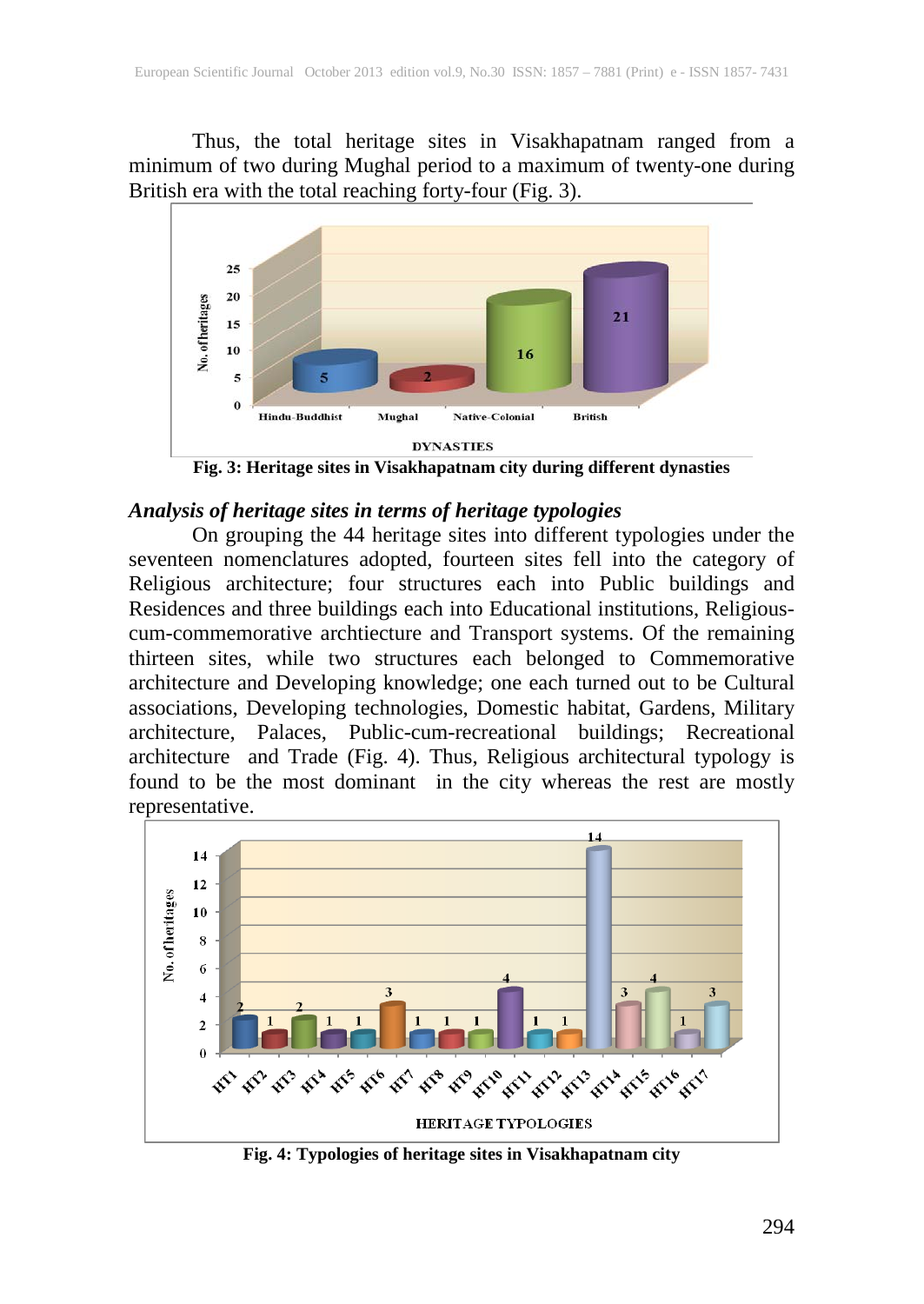(HT1 - Commemorative Architecture, HT2 - Cultural Associations, HT3 - Developing Knowledge, HT4 - Developing Technologies, HT5 - Domestic Habitat, HT6 - Educational Institutions, HT7 - Gardens, HT8 - Military Architecture, HT9 - Palaces, HT10 - Public Buildings, HT11 - Public-cum-Recreational buildings, HT12 - Recreational Buildings, HT13 - Religious Buildings, HT14 - Religious-cum-Commemorative Architecture, HT15 - Residences, HT16 - Trade, HT17 - Transport Systems)

## *Analysis of heritage sites in terms of architectural styles*

Among the forty-four heritage sites identified in the study area, twenty three sites belonged to British Colonial architectural style; six each to Hindu and Indo-Saracenic styles; three each to Islamic and Light houses while two belonged to Buddhist style and one to Scientific category. Thus, British Colonial architectural style was predominant in the city whereas the rest are moderately or marginally represented. (Fig. 5).



**Fig. 5: Architectural styles of heritage sites in Visakhapatnam city**

(AS1 - British Colonial, AS2 - Buddhist, AS3 - Hindu, AS4 - Indo-Saracenic, AS5 - Islamic, AS6 - Lighthouses, AS7 – Scientific)

#### *Status of Heritage sites*

Of the total heritage sites, six sites, namely, Bavikonda, Thotlakonda, Sri Varaha Lakshmi Narasimha Swami Temple, Sri Someswara Swamy Temple and Dharmalinga (Siva) Temple are under the protection of Department of Archaeology and Museums of GoAP and were also listed by RMPVMR-2021.

Among the rest, thirty heritage sites, *viz*., Hazarat-Syed Ali Ishaq Madani Aulya Rahamatulla Alihe Dargah Sharif,Dutch Cemetery, Mor Sjanua Vitae Regimental Lines Cemetery, St. Paul's Church, St. John's Church, Jagannadha Swamy Temple, Sri Sitarama Swamy Temple, St.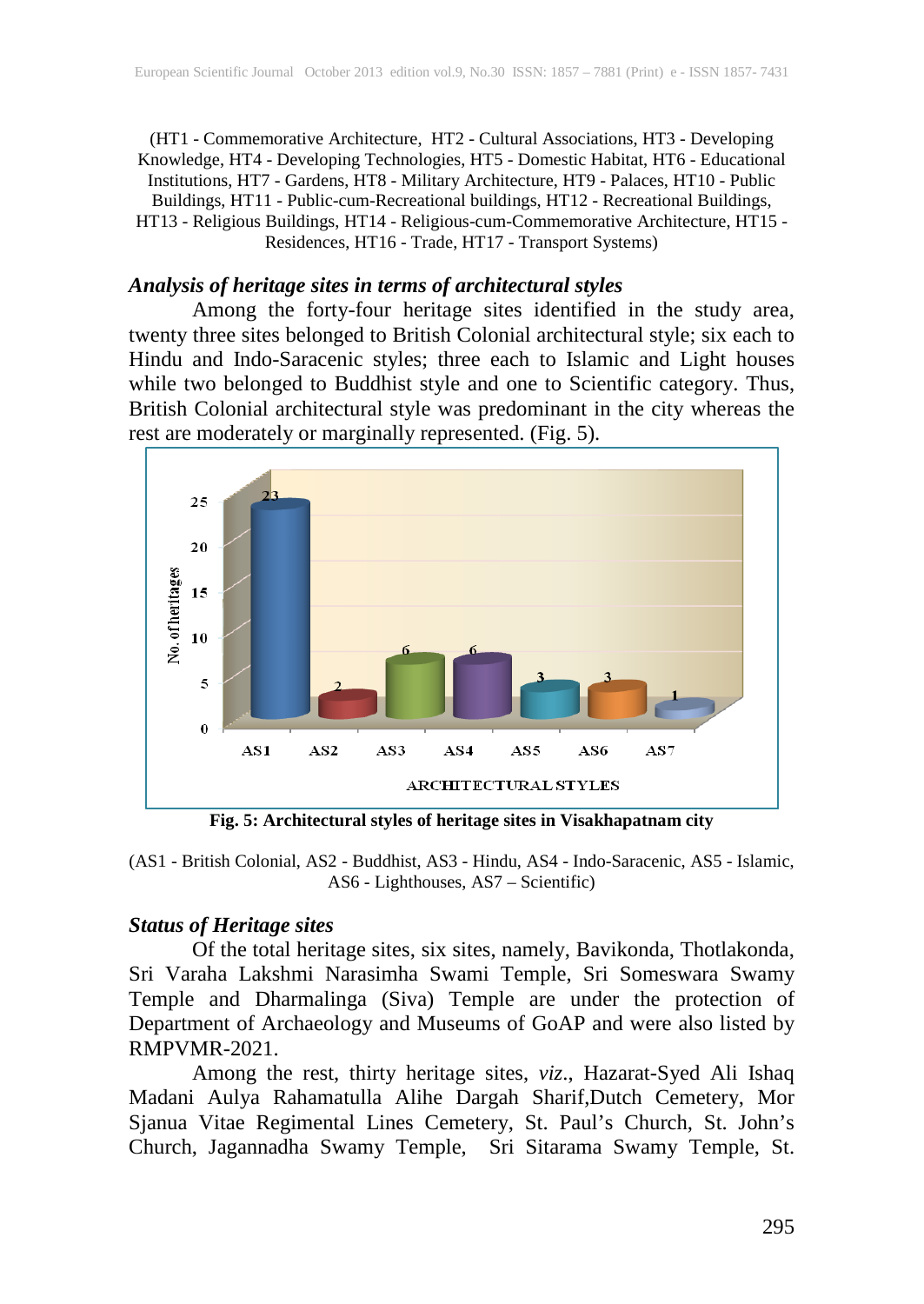Ann's Cathedral, Mrs. A. V. N. College, St. Aloysius Church, Turner's Choultry, Railway Guest House, St. Joseph's Girls High School, St. Joseph's Church, Light House (St. Aloysius), Kurupam Tomb, Queen Victoria Pavillion, Victoria Jubilee Town Hall, Visakha Museum, Hamilton Memorial Masonic Temple, King Edward VII Market, District Collector's Office, Hawa Mahal, Maharaja Sir Gajapathi Row Hindu Reading Room, Rani Chandramani Devi Palace, King George Hospital, District Court, Municipal Office, Sacred Heart Church and Jeypore Vikrama Deo College of Science and Technology were listed by RMPVMR-2021, but remain without protection by any authority .

In fact, a list of these sites was formally submitted by VUDA to the Ministry of Municipal Administration and Urban Development of GoAP without following any codal formalities required to seek statutory backup to them from the government. However, in the absence of any further explicit efforts in the matter, good heritage sites such as the residence of the second Indian President and legendary Dr. Sarve-palli Radhakrishnan (once Vice-Chancellor of the Andhra University too), St. Peter's church, Fort Catholic Girls High School were demolished.

Further, the Simhachalam Temple precincts have been continuously meddled with to promote tourism ignoring the architectural, aesthetic, cultural, historical, religious and heritage values attached to the famous pilgrim centre (Giduturi and Mahammood, 2011). Several churches and temples within the VMR have been altered according to property owners whims and fancies with least respect to the heritage values being carried by them. Several institutional buildings have also been facing a pathetic treatment towards their heritage significance due to sheer negligence besides vested interests. Many heritage buildings are suffering from fastening of pamphlets and wall posters, installation of hoardings, erection of statues of political interest, construction of bus shelters and public toilets and establishment of kiosks, etc. in and around their vicinities. The proposed extension activities of the Visakhapatnam Port Trust in the historical core of 'One Town' are threatening the very existence of at least 16 heritage buildings and sites constructed between 1801-1947AD during the British Colonial period.

This appalling state of affairs is mainly due to lack of a persuasive conservation policy, which should take care of inter departmental coordination, surmount piecemeal approaches, favour property owners and developers, generate public awareness and summon local involvement. A timely response in this line followed by a suitable action course would save several heritage structures at least for renovation and adaptive reuse without disturbing the innate heritage values like that of the Dutch Bungalow in Visakhapatnam housing Visakha Museum now.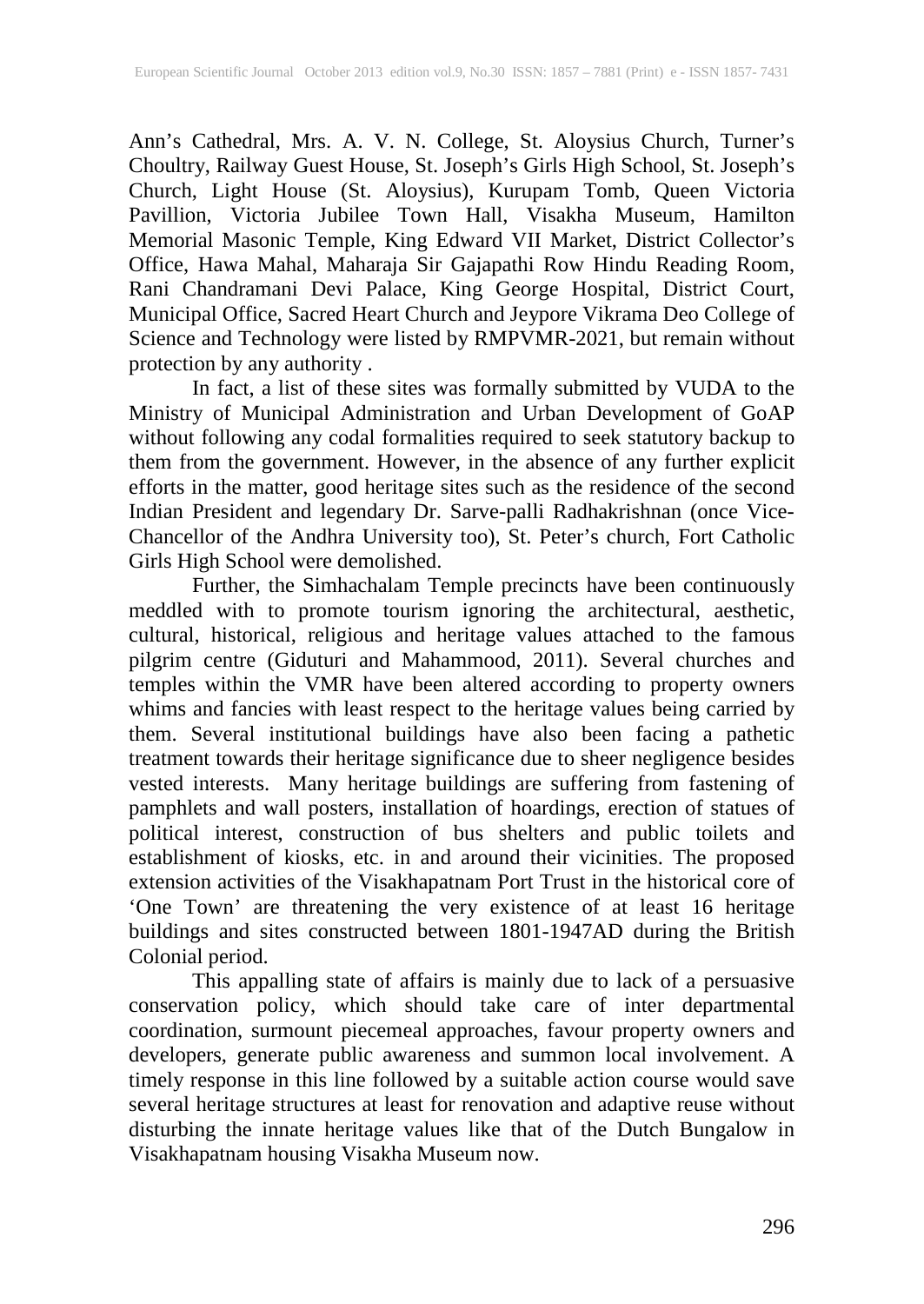#### **Conclusions**

All the forty-four heritage sites in Visakhapatnam are significant structures not only from the state and local heritage perspectives but also from the viewpoint of their unique architectural typologies and styles. Further, these architectural legacies and contextures spanning over twenty centuries from Buddhist period to British era of the region still remain as a missing link in urban planning although they enormously contribute in augmenting cultural, historical, religious, social and technological knowledge base of the region. Therefore, they deserve extra-regional importance and need to be preserved and protected for posterity.

#### **Acknowledgments**

The authors acknowledge sincere thanks to Prof. Ch. V. Ramachandra Murthy, Principal and Prof. S.V. Naidu, Department of Chemical Engineering Andhra University College of Engineering, Visakhapatnam for continuous encouragement and to Mr. M. V. Rao, Scientist, Wood Biodegradation centre (Marine), Institute of Wood Science and Technology, Visakhapatnam for help in the preparation of manuscript.

#### **References:**

Anonymous, *Heritage designation process in the City of Hamilton*. Ontario, Canada: Planning Division, Planning and Economic Development Department, 2008a, 5.

Anonymous, *The Welsh Historic Environment Position Statement 2007.*  Caerdydd: Historical Building Advisory Council for Wales. Hawlfrainty Goron, 2008b, 72.

Anonymous, *Practical alternatives evaluation working paper cultural heritage Canada-US-Ontario-Michigan boarder transportation partnership (Draft),* Canada: Archaeological Services Inc., 2008c, 26.

Anonymous, *Cultural heritage assessment report: Built heritage resources and cultural heritage landscapes, light rail vehicle fleet maintenance and storage facility* Canada: Archaeological services Inc., 2010a, 15.

Anonymous, *Cultural heritage assessment report: Built heritage resources and cultural heritage landscapes, go service extension to the Niagara Peninsula environment assessment, Ontario.* Canada: Archaeological Services Inc., 2010b, 67.

Anonymous, *Model heritage regulations*. Town and Country Planning Organization, Ministry of Urban Development, Government of India, New Delhi, 2011, 24 pp.

Bailey, R. M, *Research strategy 2010 to 201.5* Scotland: Royal Commission on Ancient and Historical Monuments of Scotland, 2011, 5.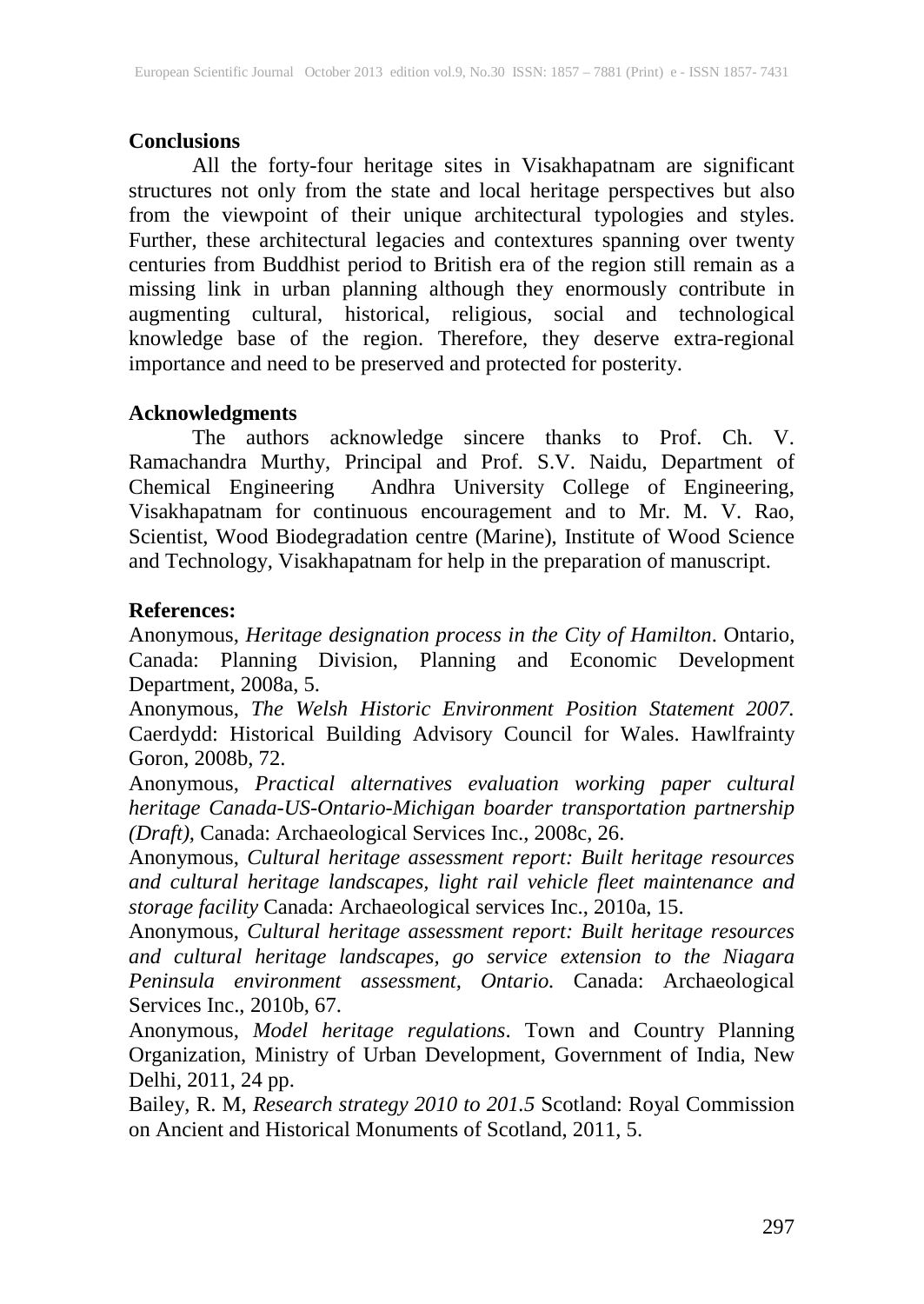Bold, J. and K. Kovacec, *Guidance on Inventory on Documentation of Cultural Heritage.* Strasbourg Cedex: Counsel of Europe, 2009, 137.

Buckley, R, *City of Lethbridge inventory of historical places.* Calgary: Heritage Collaborative Inc., 2007, 139.

Businessline. "*Visakhapatnam port in troubled waters*" The Hindu, September 30, 2012, accessed on 26 Dec 2012. thehindubusinessline.com/industry-and economy/logistics/visakhapatnamport-in-troubled-waters/article3951761.ece

Chun H K, Hasan A S, and Noordin N M. "An influence of Colonial architecture to building styles and motifs in Colonial cities in Malaysia". *Proceedings of the*  $8^{th}$  *International Conference of the Asian Planning Schools Association, School of Housing, Building and Planning,* University Sains. *Penang Malaysia:* University Sains, 11-14th Sep 2005, 14.

Dillion. *City of Kawartha Lakes: Natural heritage and cultural Heritage policy paper for Kawartha Lakes community based secondary plans.* Canada: Dillion Consulting, 2012a, 22.

Giduturi V K and V Mahammood. "Guidelines for development of tourism infrastructure at heritage sites: A case study of Simhachalam temple, Visakhapatnam, India", *International Journal of the Constructed Environment* Volume 1, Issue 3 *(*2011): 37-54.

Gupta, D. *Identification and documentation of built heritage in India: Process for identification and documentation of cultural heritage*. INTACH, New Delhi. 2007, 53 pp.

Harun, S N. Heritage building conservation in Malaysia: Experience and challenges. Procedia Engineering, (20), 2011, 41-53.

Kerr C. *Update on the status of the built heritage inventory Review in the community of Stouffville*, Report # 2, Town of Whitchurch- Stouffville, 2011, 7.

Larkham, Peter J. "A consolidated conservation/ heritage bibliography for the built environment". England: University of Central England, 2010. http://www.rudi.net/node/7349, accessed on 22 October 2012.

Mishra C. "*Delhi Citizen Handbook 2009."* Delhi*:* Department of Art, Culture, and Department of Archaeology, 2009: 237-248.

Rao K S N. "Report on Civic Survey of the Vizagapatam Municipality." Madras: Government Press, 1925, 99.

Rajamani R. "Heritage conservation in Hyderabad." *Proceedings of the Seminar on conservation of heritage buildings/ precincts in the Chennai Metropolitan Area,* Chennai, October 8, 2010.

Ravindran, K T. "Heritage conservation in Delhi." *Paper presented in the Seminar for the conservation of heritage buildings/ precincts in the Chennai Metropolitan Area*, Chennai, October 8, 2010.